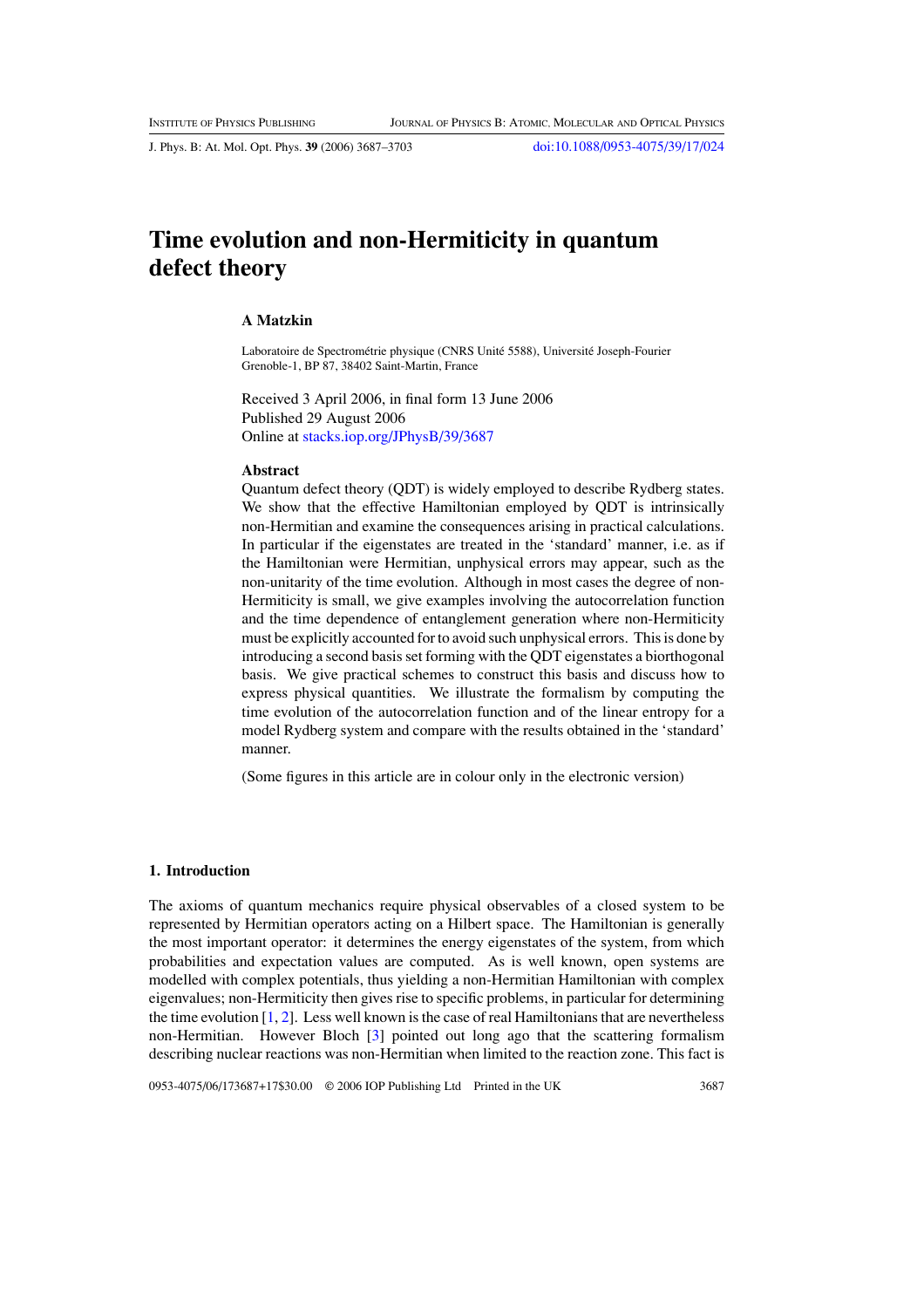<span id="page-1-0"></span>routinely employed by practitioners of *R*-matrix theory [\[4\]](#page-16-0) when computing electron-scattering processes in atomic and molecular physics.

Quantum defect theory [\[5](#page-16-0), [6\]](#page-16-0) (QDT, or MQDT for multichannel QDT) is precisely concerned by the scattering of an electron (the 'Rydberg' electron) on an atomic or molecular ion core. It is the main theoretical tool employed to describe the discrete and continuum spectra of excited atomic and molecular Rydberg states. The complex spectral patterns are explained as the result of interchannel couplings resulting from the collision between the outer electron and the ionic core. The power of QDT lies in the use of a scattering-theory based formalism that explicitly includes closed channels to account for the bound states of the system. The eigenstates of the system are obtained in terms of the collision channel functions, which are only defined *outside* the collision region. In this outer region, the Hamiltonian is non-Hermitian. Although non-Hermiticity does not affect the validity of the energies and eigenfunctions given by QDT, the standard *expansions* of wavefunctions and operators on the eigenstates of the Hamiltonian are not strictly valid. This may in principle induce errors when computing certain quantities, such as the time evolution operator. The knowledge of the evolution operator is crucial in the determination of Rydberg wave packet dynamics, which has become an important tool in the understanding of time-dependent phenomena such as the implementation of coherent control [\[7\]](#page-16-0).

We investigate in this work the non-Hermitian aspects of quantum defect theory. To the best of our knowledge, the study of these aspects seems to have been neglected, despite the popularity of QDT. Indeed in most practical cases non-Hermiticity is small and can rightly be neglected when working with operator expansions. Notwithstanding we will put forward examples for which ignoring non-Hermiticity can bring in noticeable numerical errors. We will first give an overview of the scattering formalism of quantum defect theory (section 2). This will allow us to pinpoint in section [3](#page-3-0) what is non-Hermitian in QDT and why this is so. Section [4](#page-5-0) will be concerned by the introduction of a biorthogonal basis set and its associated metric, which are the elements we introduce to cope with non-Hermiticity. A way to implement practical calculations will be presented. We will then illustrate (section [5\)](#page-10-0) the effects of non-Hermiticity in the time dependence of the autocorrelation function for Rydberg wave packets; a second illustration will deal with the time generation of entanglement as measured by the linear entropy associated with the reduced density matrix of the Rydberg electron. Further comments—in particular assessing when non-Hermitian issues should be taken into account in practical calculations—and our conclusions will be given in section [6.](#page-14-0)

## **2. Quantum defect theory**

We give here a brief description of ODT. We will put the emphasis on the features that will be important in discussing non-Hermiticity below, so the presentation and notation might appear somewhat unorthodox relative to the standard approaches [\[5,](#page-16-0) [6\]](#page-16-0). In particular we shall mainly be concerned with bound states, since, as will be explained below, open channels are immune to the problems regarding Hermiticity. We shall also obliviate the important topic of frame transformations between different coupling regimes, since frame transformations will play no role in our subsequent discussions.

Let  $H^e$  be the total (exact) Hamiltonian of the Rydberg problem. The essence of ODT is to separate the total Hamiltonian  $H^e$  in two parts,

$$
H^e = H_0 + V. \tag{1}
$$

 $H_0$  describes the dynamics of the Rydberg electron in the region outside the core. It is assumed to be exact in the outer region, where we have an effective 2-particle problem (the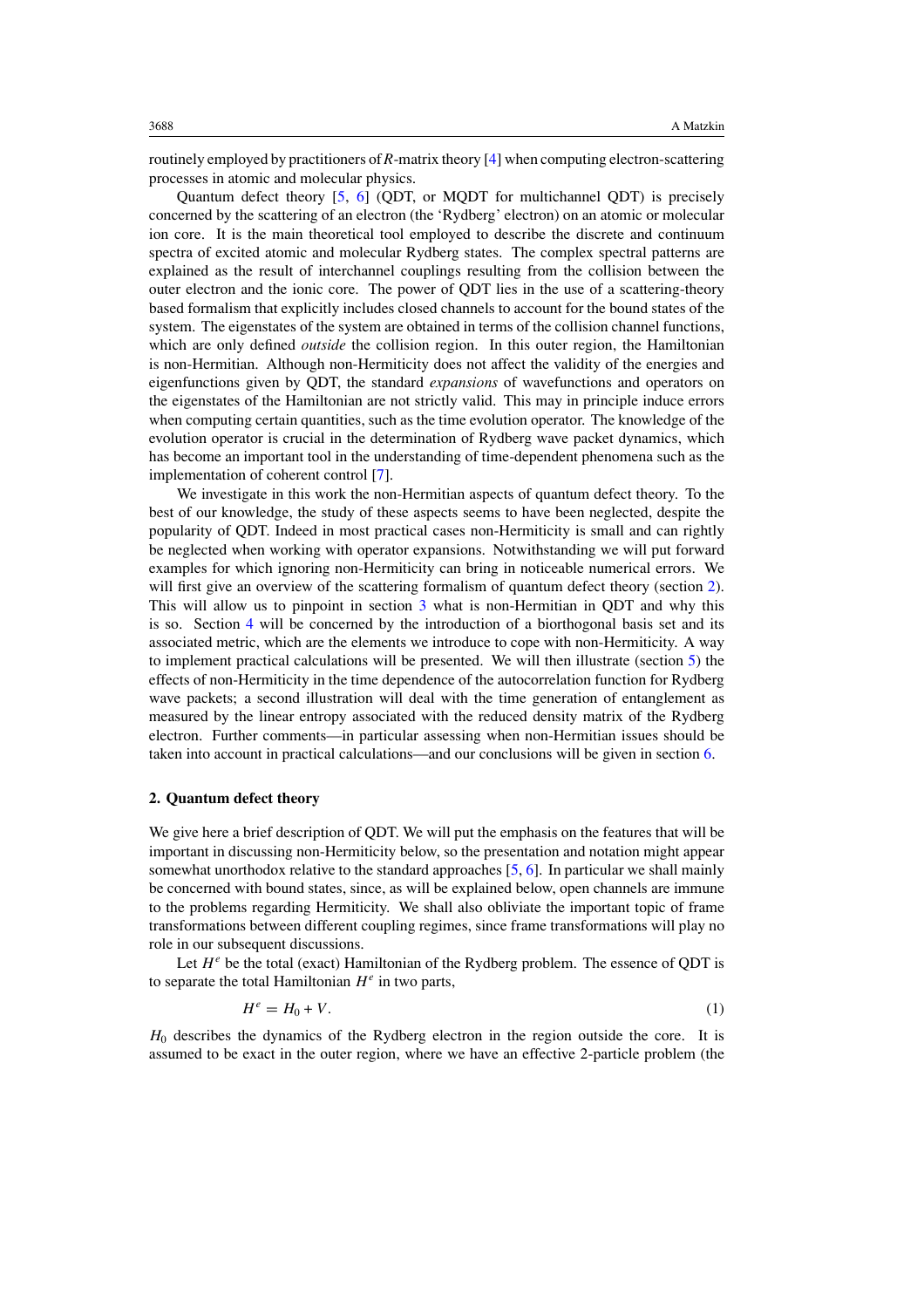<span id="page-2-0"></span>outer electron and the core), and therefore contains the long range interactions between the outer electron and the core,

$$
H_0 = \frac{p_r^2}{2m} + V_{LR}(r) + H_0^{\text{core}}.
$$
 (2)

*V*LR represents the spherically symmetric long-range potential (in what follows, the Coulomb and centrifugal terms) and  $H_0^{\text{core}}$  is the 'free' Hamiltonian of the ionic core. The potential *V* describes the short range many-particle interactions, which are assumed to vanish outside the core,

$$
V(r',r) = \theta(r_0 - r')V\theta(r_0 - r),
$$
\n(3)

where  $\theta$  is the step function and  $r_0$  the effective radius of the core.

The eigenstates of  $H_0$  are given by

$$
|\phi_i(E)\rangle = |f_i(\epsilon_i)\rangle |i(E_i^+)\rangle. \tag{4}
$$

*E* (a positive or negative real number) is the total energy of the system partitioned between the core energy  $E_i^+$  (which is assumed to lie within the bound spectrum) and the outer electron energy  $\epsilon_i$ :

$$
E = E_i^+ + \epsilon_i. \tag{5}
$$

 $\vert i(E_i^{\dagger})\vert$  is a compound notation accounting for the quantum state and the coupling of the angular momenta of the core and of the outer electron. The radial degree of freedom of the outer electron (*r* coordinate) is represented by  $|f_i(\epsilon_i)\rangle$ , a radial function regular at the origin. Note that if *i* is a bound channel,  $f_i(r)$  diverges as  $r \to \infty$  except when the energy is an eigenvalue of  $H_0$ .

When the short-range potential *V* is turned on, the channel solutions are obtained from the appropriately modified [\[8–10](#page-16-0)] Lippmann–Schwinger equations of scattering theory as

$$
\left|\psi_i^e(E)\right\rangle = \left|\phi_i(E)\right\rangle + G_0(E)K(E)|\phi_i(E)\rangle,\tag{6}
$$

where  $G_0(E)$  is the standing wave Green's function and *K* the reaction (scattering) operator. If *i* is a bound channel  $\langle r | \psi_i^e(E) \rangle$  generally always diverges radially. The eigenstates are obtained by the superposition

$$
|\psi^{e}(E)\rangle = \sum_{i} Z_{i}(E) |\psi^{e}_{i}(E)\rangle.
$$
 (7)

The expansion coefficients  $Z_i(E)$  are determined by the asymptotic  $(r \to \infty)$  boundary conditions. When all the channels are closed (which in this work is the case we shall be most interested in) this formal expression has a sense only if  $E$  is an eigenvalue of  $H^e$ 

$$
H^{e}|\psi^{e}(E)\rangle = E|\psi^{e}(E)\rangle
$$
\n(8)

(otherwise this expression diverges as  $r \to \infty$ ); we then put  $\epsilon_i = -1/(2v_i^2)$ . As required by quantum mechanics, the eigenstates are orthonormal

$$
\langle \psi^e(E_1) | \psi^e(E_2) \rangle = \delta_{E_1 E_2} \tag{9}
$$

whereas  $H^e$  is Hermitian and admits the spectral decomposition

$$
H^{e} = \sum_{E} |\psi^{e}(E)\rangle\langle\psi^{e}(E)|E + \int_{0}^{\infty} dE |\psi^{e}(E)\rangle\langle\psi^{e}(E)|E, \tag{10}
$$

where the discrete sum runs on the bound eigenvalues. Asymptotic completeness imposes orthogonality of the bound and continuum eigenstates of *H<sup>e</sup>*.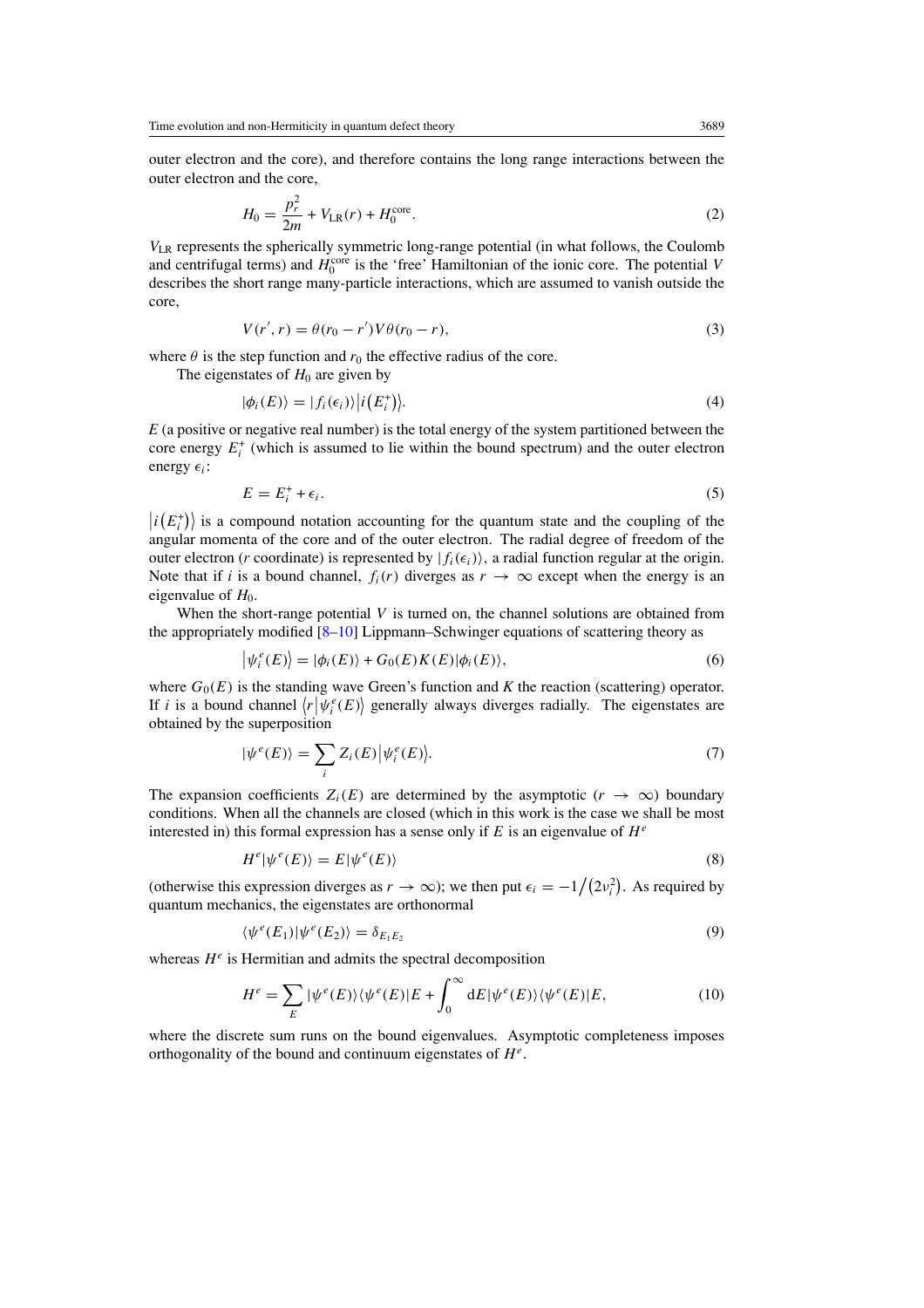<span id="page-3-0"></span>Quantum defect theory enters by reducing the Green's function in equation [\(6\)](#page-2-0) in order to obtain a tractable expression in terms of a radial solution  $g(r)$  of  $H_0$  irregular at the origin. However this reduction is only valid for  $r > r_0$  where *V* vanishes. Equations [\(6\)](#page-2-0) and [\(7\)](#page-2-0) then become respectively [\[8–10\]](#page-16-0)

$$
\langle r|\psi_i(E)\rangle = f_i(\epsilon_i; r)|i\rangle - \sum_j g_j(\epsilon_i; r)K_{ji}|j\rangle \qquad r > r_0 \qquad (11)
$$

and

$$
\langle r|\psi(E)\rangle = \sum_{i} B_i(E)|i\rangle F_i(\epsilon_i, r) \qquad r > r_0. \tag{12}
$$

 $K_{ii}$  are the elements of the symmetric *K* matrix and  $F_i$  is a radial function defined by

$$
F_i(\epsilon_i, r) = \cos \beta_i f_i(\epsilon_i; r) - \sin \beta_i g_i(\epsilon_i; r), \qquad (13)
$$

which goes to 0 as  $r \rightarrow \infty$ . The phase  $\beta$  is given by  $\beta_i = \pi(v_i - l_i)$  for closed channels and the coefficients  $B_i$  are readily obtained from the  $Z$  coefficients and the  $K$  matrix. We renormalize the channel functions  $F_i(\epsilon_i, r)$  to unity,  $\langle F_i(\epsilon_i)|F_i(\epsilon_i)\rangle = 1$  and therefore the coefficients  $B_i$  also contain the energy-normalization factors. Normalization of the eigenstates leads to

$$
\sum_{i} |B_i(E)|^2 = 1.
$$
\n(14)

Note that equation (12) is *exact* for  $r > r_0$  but is not valid in the region  $r < r_0$ . Therefore it does not represent the eigenstate of the exact Hamiltonian, and this is why we have taken away the superscript *e*. However we can always write

$$
|\psi^{e}(E)\rangle = \theta(r - r_0)|\psi(E)\rangle + \theta(r_0 - r)|\psi_{\text{inner}}(E)\rangle, \tag{15}
$$

where the second term represents the eigenstate of  $H<sup>e</sup>$  when the 'outer' electron enters the inner zone (so that as a matter of fact there is no more effective outer electron). Most importantly, *E* is the eigenvalue of  $H^e$ , but it is actually obtained from the sole QDT outer solutions provided the boundary conditions at  $r_0$  are known. Indeed, the power of QDT is that it bypasses the knowledge of  $|\psi_{\text{inner}}(E)\rangle$ : only its knowledge on the boundary surface  $r_0$  is necessary. This is consistent with the physical picture of having a Rydberg electron spending most of the time roaming far from the inner zone. Therefore it comes as no surprise that the scattering solutions are employed in many respects as if the inner wavefunction was irrelevant: for example, normalization does not depend on the details of  $|\psi_{\text{inner}}(E)\rangle$ , and we have

$$
\langle \psi^e(E_1)|\psi^e(E_1)\rangle = \langle \psi(E_1)|\psi(E_1)\rangle = 1,
$$
\n(16)

where the radial scalar product in the second term is only taken on the interval  $[r_0, \infty]$ . However, contrarily to the exact eigenstates, the restriction of the exact eigenstates to the outer zone spoils orthogonality, as discussed in the next section.

## **3. Quantum defect theory is non-Hermitian**

#### *3.1. What is non-Hermitian?*

The exact Hamiltonian  $H^e$  encompasses both the inner and outer zones. However, quantum defect theory is only concerned by the outer region. The part of  $H<sup>e</sup>$  in the outer region is

$$
H \equiv \theta(r'-r_0)H^e\theta(r-r_0) \tag{17}
$$

$$
=\sum_{E} E|\psi(E)\rangle\langle\psi(E)|.\tag{18}
$$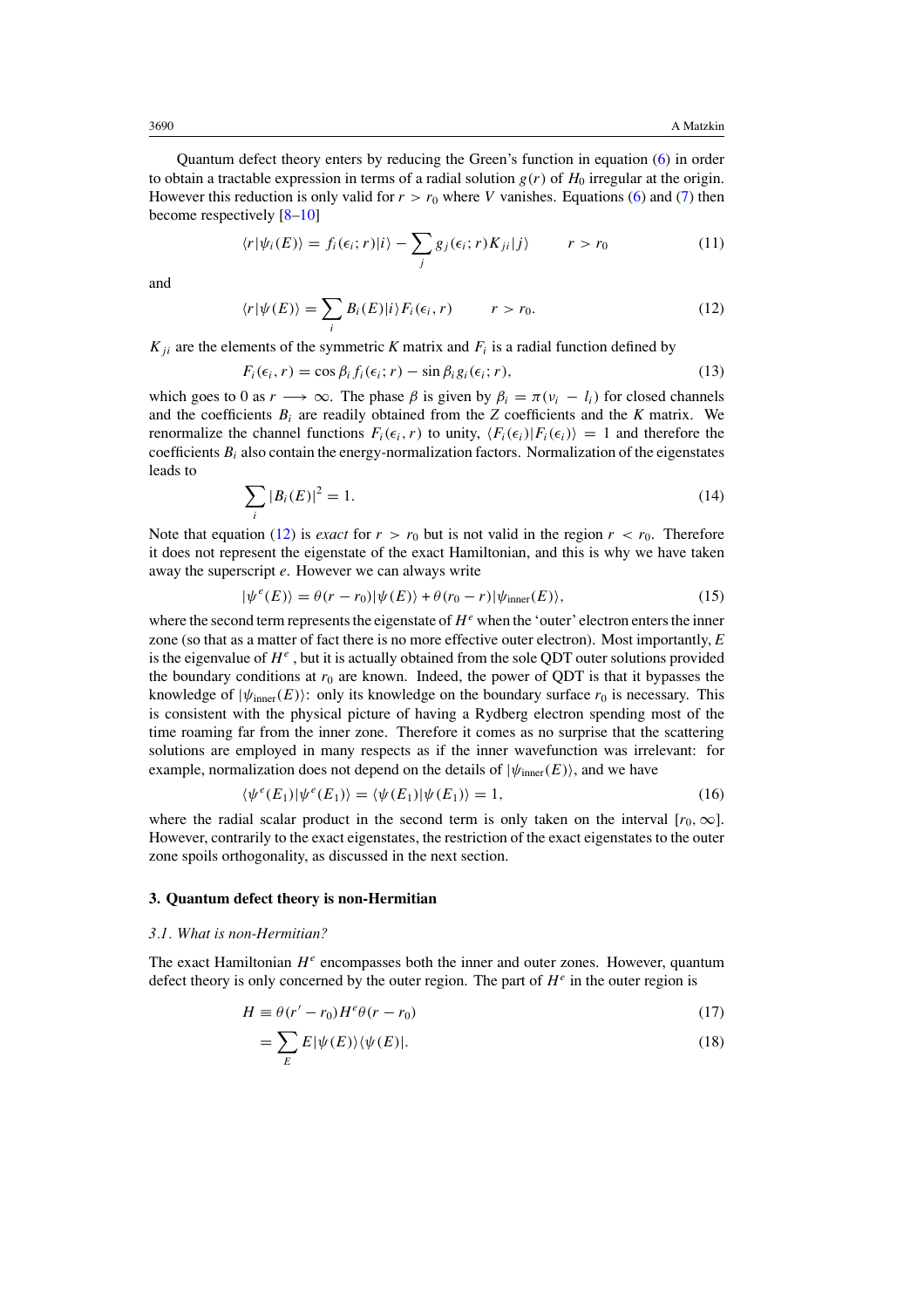<span id="page-4-0"></span>Although  $H$  is Hermitian and equation  $(18)$  looks like a spectral decomposition, it is easily established by using equation [\(15\)](#page-3-0) that

$$
H|\psi(E)\rangle = E|\psi(E)\rangle - \theta(r - r_0)H^e|\psi_{\text{inner}}(E)\rangle
$$
\n(19)

$$
\neq E|\psi(E)\rangle.
$$
 (20)

The last equation does not hold because of the boundary terms at  $r = r_0$ . Therefore the QDT functions  $|\psi(E)\rangle$  are not eigenstates of *H*. It is also straightforward to see that they are not orthogonal, given that

$$
\langle \psi(E) | \psi(E') \rangle = \sum_{i} B_i(E) B_i(E') \langle F_i(\epsilon_i) | F_i(\epsilon'_i) \rangle.
$$
 (21)

The radial overlap integral  $\langle F_i(\epsilon_i) | F_i(\epsilon_i') \rangle$  is unity if  $\epsilon_i = \epsilon_i'$  and oscillates as a function of  $\epsilon_i - \epsilon'_i$  for  $\epsilon_i \neq \epsilon'_i$ . For large values of  $v_i$  and  $v'_i$  the radial overlap can be calculated analytically as  $[11]$  $[11]$  (see also appendix A)

$$
\langle F_i(\epsilon_i) | F_i(\epsilon'_i) \rangle = \frac{\sin \pi (v'_i - v_i)}{\pi (v'_i - v_i)}.
$$
\n(22)

Equations (20) and (21) have far-reaching consequences. For example if exp*(*−i*Ht)* is employed as the time evolution operator, time evolution would become non-unitary and probability would not be conserved, since

$$
\langle \psi(E) | \psi(E') \rangle \neq (\langle \psi(E) | e^{iHt}) (e^{-iHt} | \psi(E') \rangle). \tag{23}
$$

Note also that the average values of *H* are not the same as the exact averages obtained with  $H^e$ : if the system is in an exact state

$$
|\chi^e\rangle = \sum_k \alpha_k |\psi^e(E_k)\rangle, \tag{24}
$$

the outer states are given by

$$
|\chi\rangle \equiv \theta(r - r_0)|\chi^e\rangle = \sum_k \alpha_k |\psi(E_k)\rangle.
$$
 (25)

We then have

$$
\langle H^e \rangle_{\chi^e} = \sum_k |\alpha_k|^2 E_k \tag{26}
$$

but

$$
\langle H \rangle_{\chi} = \sum_{kk'n} E_n \alpha_{k'}^* \alpha_k \langle \psi(E_{k'}) | \psi(E_n) \rangle \langle \psi(E_n) | \psi(E_k) \rangle.
$$
 (27)

The origin of these problems is that the QDT solutions are not eigenfunctions of *H* but of a non-Hermitian Hamiltonian  $\tilde{H}$ . From equations [\(1\)](#page-1-0) and [\(3\)](#page-2-0) we see that  $\tilde{H}$  is formally given by *H*<sub>0</sub>, but supplemented with two conditions. First  $\tilde{H}$  is only defined radially on [*r*<sub>0</sub>, +∞] (just like *H*) whereas  $H_0$  and  $H^e$  are defined radially on the entire interval  $[0, +\infty]$ *.* Second, *H* incorporates the boundary conditions at  $r_0$  which depend on  $H^e$ . Note that this is also the case of *H*. The difference between  $\widetilde{H}$  and *H* is that the former is non-Hermitian, that is although

$$
\tilde{H}|\psi(E)\rangle = E|\psi(E)\rangle\tag{28}
$$

is verified, the relation

$$
\langle \psi(E) | \widetilde{H} \neq E \langle \psi(E) |
$$
 (29)

also holds. As a consequence,

$$
\langle \psi(E_1)|\tilde{H}|\psi(E_2)\rangle \neq \langle \psi(E_2)|\tilde{H}|\psi(E_1)\rangle. \tag{30}
$$

This is explicitly shown in appendix A, where the difference between these two terms is calculated.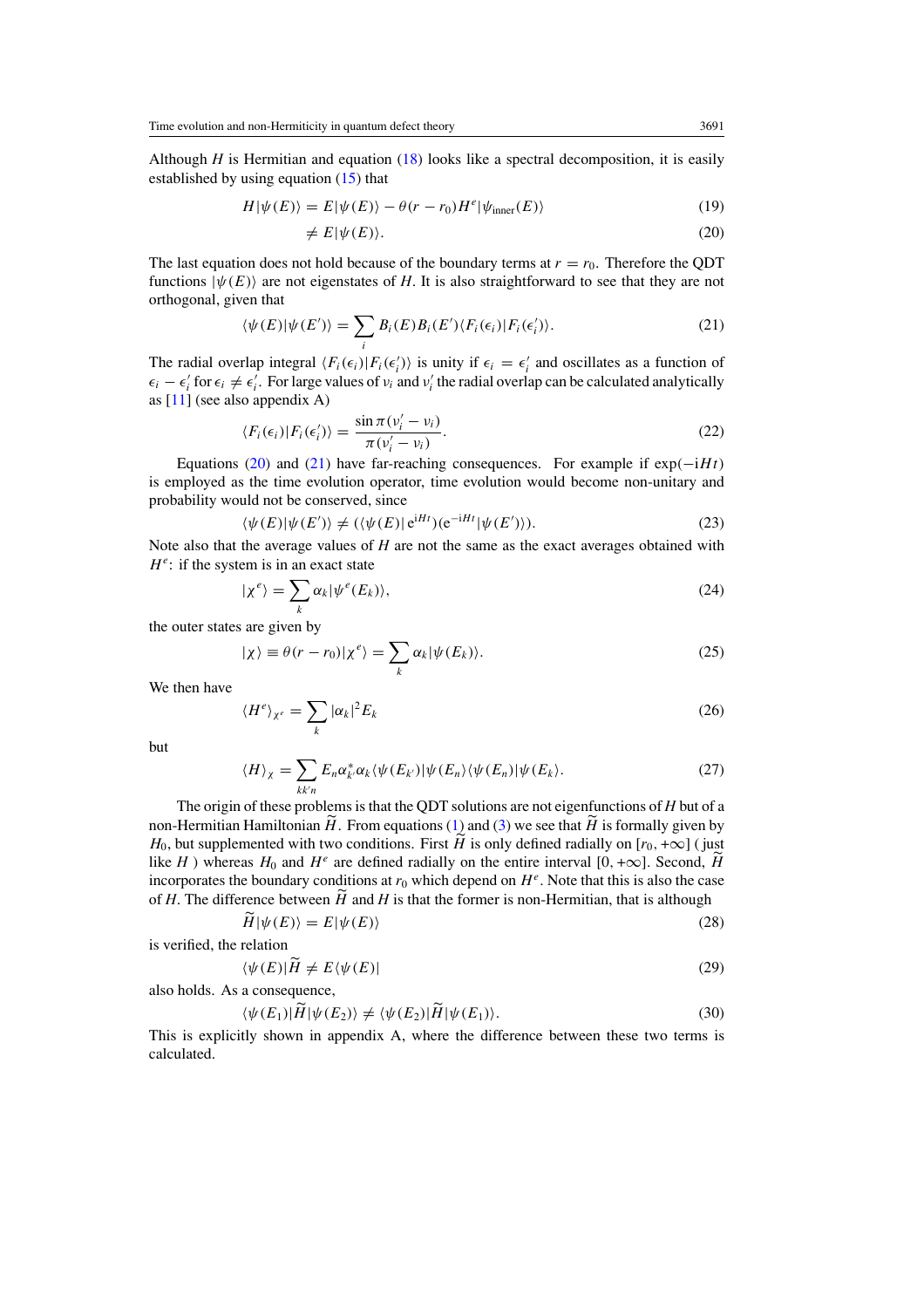## <span id="page-5-0"></span>*3.2. Why is it non-Hermitian?*

We have just seen that the scattering (MQDT) solutions are eigenstates of a non-Hermitian Hamiltonian. From a physical point of view non-Hermiticity arises because we are considering only a *part* of the *exact* eigenstate (rather than an entire Hermitian approximation to it). This is consistent with the spirit of quantum defect theory which is not interested in and ignores the part of the wavefunction below  $r_0$ , but gives the exact wavefunctions in the outer region. However the knowledge of the wavefunction and its derivative on the boundary at  $r = r_0$  is necessary. Mathematically the existence of non-vanishing boundary terms is what makes the  $|\psi(E)\rangle$ 's non-orthogonal, from which it follows that they are eigenstates of a non-Hermitian operator. When QDT (in the outer region) is supplemented by *R*-matrix computations (in the inner region) hermiticity is recovered: the exact wavefunctions are known and the boundary terms (now at  $r = 0$ ) vanish.

Note that for continuum states the scattering eigenfunctions cannot be properly normalized, since the wavefunctions extend through an infinite radial range. The standard procedure yielding wavefunctions normalized per unit energy only depends on the asymptotic form of the free radial functions, and is thus immune to the presence of a short-range potential. It is then not necessary to worry about Hermiticity: *H* gives the correct expansion of the outer region Hamiltonian.

#### **4. Working with non-Hermiticity**

#### *4.1. Biorthogonal basis*

As briefly pointed out below equation [\(22\)](#page-4-0), non-Hermiticity can potentially give rise to severe consequences and must, in a first step, be taken seriously. In a second step, we will examine whether a consistent non-Hermitian treatment brings significant differences in numerical computations.

We recall that since  $\tilde{H}$  is not Hermitian, we have

$$
\widetilde{H}|\psi(E)\rangle = E|\psi(E)\rangle\tag{31}
$$

and

$$
\langle \psi(E) | \widetilde{H}^+ = E \langle \psi(E) |, \tag{32}
$$

(so that the  $|\psi(E)\rangle$  are eigenstates of  $\hat{H}$ ), but contrarily to the usual (Hermitian) case, we also have

$$
\langle \psi(E) | \tilde{H} \neq E \langle \psi(E) |
$$
\n<sup>(33)</sup>

and

$$
\widetilde{H}^+|\psi(E)\rangle \neq E|\psi(E)\rangle. \tag{34}
$$

We now introduce a biorthogonal set of functions  $\{|\widetilde{\psi}(E)\rangle, |\psi(E')\rangle\}$ , defined by the requirement [\[12\]](#page-16-0)

$$
\langle \widetilde{\psi}(E) | \psi(E') \rangle = \delta_{EE'}.
$$
\n(35)

Employing this set we can write

$$
\widetilde{H} = \sum_{E} E|\psi(E)\rangle\langle\widetilde{\psi}(E)|\tag{36}
$$

and the adjoint reads

$$
\widetilde{H}^+ = \sum_E E|\widetilde{\psi}(E)\rangle\langle\psi(E)|. \tag{37}
$$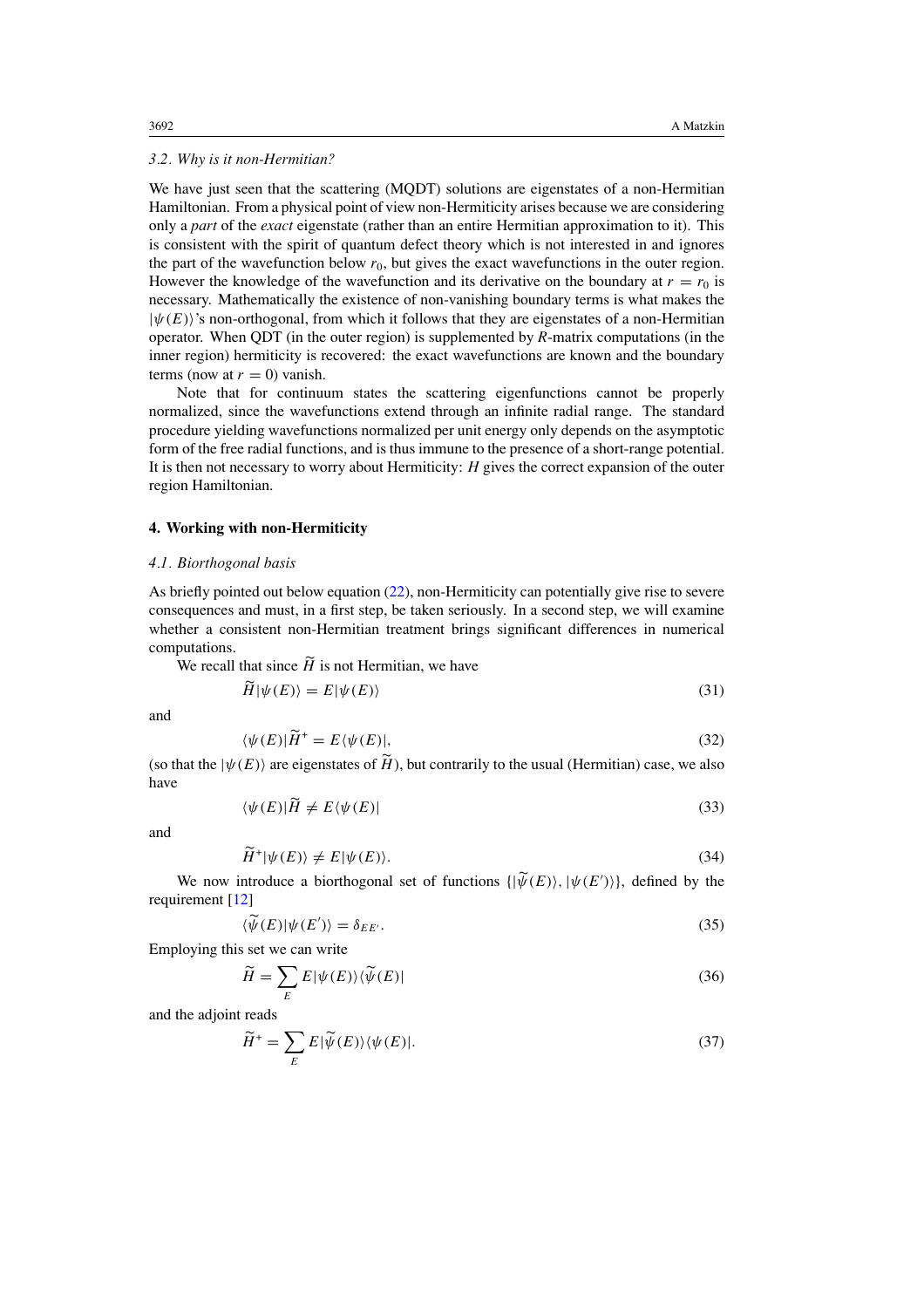<span id="page-6-0"></span>We then have

$$
\langle \widetilde{\psi}(E)|\widetilde{H} = E\langle \widetilde{\psi}(E)|\tag{38}
$$

and

$$
\widetilde{H}^+|\widetilde{\psi}(E)\rangle = E|\widetilde{\psi}(E)\rangle,\tag{39}
$$

thereby 'repairing' in a Hermitian-like fashion equations [\(33\)](#page-5-0) and [\(34\)](#page-5-0).

It is straightforward to formally obtain the  $|\psi(E)\rangle$ 's from the eigenstates  $|\psi(E)\rangle$ . If we write the relation between  $\widetilde{H}^+$  and  $\widetilde{H}$  as

$$
\widetilde{H} = \mathcal{G}\widetilde{H}^+\mathcal{G}^{-1},\tag{40}
$$

it can be checked that

$$
|\widetilde{\psi}(E)\rangle = \mathcal{G}^{-1}|\psi(E)\rangle\tag{41}
$$

$$
|\psi(E)\rangle = \mathcal{G}|\widetilde{\psi}(E)\rangle,\tag{42}
$$

where

$$
\mathcal{G} = \sum_{E} |\psi(E)\rangle\langle\psi(E)| \tag{43}
$$

$$
\mathcal{G}^{-1} = \sum_{E} |\widetilde{\psi}(E)\rangle \langle \widetilde{\psi}(E)|. \tag{44}
$$

By inspection it can be seen that G must be Hermitian. In quasi-Hermitian theories [\[13\]](#page-16-0), G is often known as the metric operator, given that equation  $(35)$  is tantamount to redefining the scalar product, thereby obtaining a new Hilbert space in which the non-Hermitian Hamiltonian becomes self-adjoint. The need to introduce specific rules amounting to the redefinition of the standard scalar product appears quite naturally in non-Hermitian problems  $[1, 14]$  $[1, 14]$  $[1, 14]$ . We will not elaborate further on these points here (details will be given in [\[15\]](#page-16-0)), but it must be noted that equations [\(36\)](#page-5-0)–(44) are of common use in the growing field of PT-symmetric and pseudo-Hermitian quantum mechanics (see e.g. [\[16,](#page-16-0) [17](#page-16-0)] and references therein for related work).

## *4.2. Non-Hermitian operators and the state vectors*

When calculating physical quantities with  $H$ ,  $\langle \psi |$  must be replaced by  $\langle \psi |$  when taking the scalar product. As explained above (see also [\[2](#page-16-0)]), this new 'rule' is necessary to re-establish orthogonality. As a first example let us determine the average value  $\langle \tilde{H} \rangle_{\chi}$  where  $|\chi \rangle$  is given by equations  $(24)$ ,  $(25)$ . Let us put

$$
\langle \widetilde{H} \rangle_{\chi} = \langle \widetilde{\chi} | \widetilde{H} | \chi \rangle. \tag{45}
$$

Following equations  $(41)$  and  $(25)$  we have

$$
\langle \widetilde{\chi} \vert = \langle \chi \vert \mathcal{G}^{-1} = \sum_{k} \alpha_{k}^{*} \langle \widetilde{\psi}(E_{k}) \vert, \tag{46}
$$

and by using equations  $(31)$  or  $(38)$  along with the bi-orthonormal requirement  $(35)$ , we find

$$
\langle \widetilde{H} \rangle_{\chi} = \sum_{k} |\alpha_{k}|^{2} E_{k}.\tag{47}
$$

We have

$$
\langle \widetilde{H} \rangle_{\chi} = \langle H^e \rangle_{\chi^e} \tag{48}
$$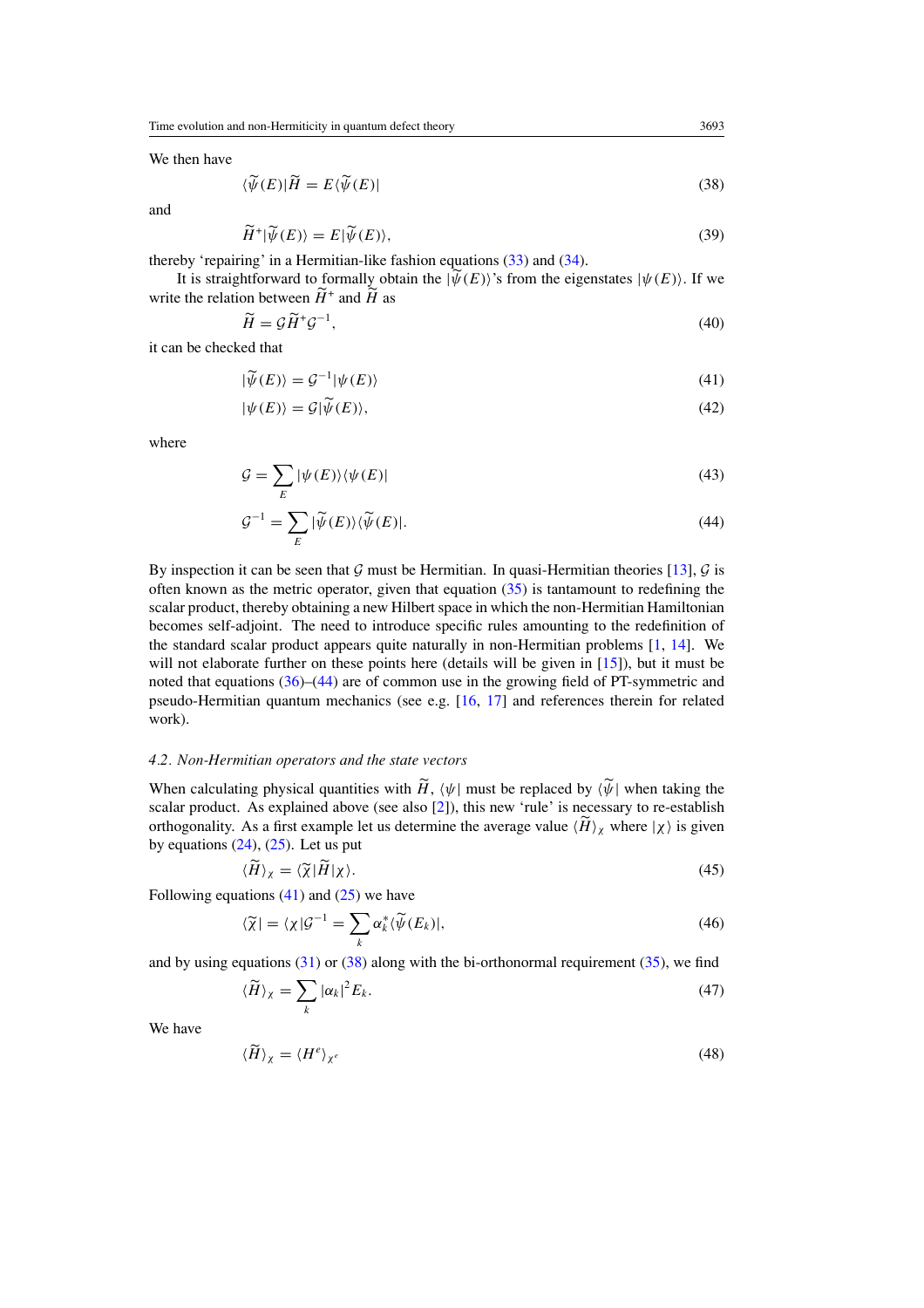<span id="page-7-0"></span>therefore obtaining with the outer zone Hamiltonian the same average value as the one that would have been obtained from the exact Hamiltonian (compare with  $\langle H \rangle_{\chi}$ , equation  $(27)$ ).

The same rule of using  $\langle \psi(E) | \cdots | \psi(E) \rangle$  for the scalar product holds when computing properties of operators that are naturally expressed in terms of the eigenstates of the exact Hamiltonian  $H^e$ . The rationale is that since QDT ignores the exact solutions and only works with their outer part and associated Hamiltonian  $\tilde{H}$  which turns out to be non-Hermitian, an operator *A* usually expressed in terms of the  $|\psi^e(E)\rangle$  should be written as a non-Hermitian operator *A* expanded on the biorthogonal basis as

$$
\widetilde{A} = \sum_{EE'} |\psi(E)\rangle \widetilde{A}_{EE'} \langle \widetilde{\psi}(E')|.
$$
\n(49)

Of special interest is the evolution operator. We have seen (equation  $(23)$ ) that an evolution operator built from the naive outer region Hamiltonian *H* would not conserve probability. Indeed,  $\hat{H}$  is not Hermitian and we should use instead

$$
\widetilde{U}(t) = \sum_{E} e^{-iEt} |\psi(E)\rangle \langle \widetilde{\psi}(E)| \tag{50}
$$

as the correct expression for the evolution operator. Of course  $\tilde{U}(t)$  cannot be unitary since  $\hat{H}$  is not Hermitian, but is pseudo-unitary in the sense that

$$
\widetilde{U}(t)\widetilde{U}^*(t) = \sum_{E} |\psi(E)\rangle\langle \widetilde{\psi}(E)| \equiv \widetilde{I}
$$
\n(51)

where  $\widetilde{I}$  plays the role of a (non-Hermitian) unit operator in conjunction with the scalar product  $\langle \psi(E) | \cdots | \psi(E) \rangle$ , so that probability is conserved. Thus if the system is initially in the exact state  $|\chi^e\rangle$  the autocorrelation function  $\langle \chi^e(t=0)|\chi^e(t)\rangle$  should be written in terms of the outer region quantities as

$$
\langle \widetilde{\chi} | \widetilde{U}(t) | \chi \rangle. \tag{52}
$$

#### *4.3. Physical states*

In our view, the introduction of the biorthogonal basis was aimed at repairing the consequences of working with a non-Hermitian Hamiltonian in the outer region. However, from the considerations developed in section [2](#page-1-0) we know that the exact physical eigenstates are given by  $|\psi^e(E)\rangle$  which behave in the usual (Hermitian) manner. If *A* is a Hermitian operator corresponding to an observable and  $|\chi_{ph}\rangle$  a physical state, both of which are known in a form that does not involve expansions in terms of the eigenstates of  $H<sup>e</sup>$ , there is no need to take into account the non-Hermiticity of the outer Hamiltonian, and the usual states and scalar products should be employed. For example the mean value of the radial position operator for the outer electron in the state  $|\chi_{ph}\rangle$  is given by

$$
\langle R \rangle_{\chi} = \langle \chi_{\text{ph}} | R | \chi_{\text{ph}} \rangle. \tag{53}
$$

Now even if  $|\chi_{ph}\rangle$  is known on a basis independent from the Hamiltonian of the problem (e.g., a localized Gaussian state), it is still necessary to determine the form taken by  $|\chi_{ph}\rangle$ on the space generated by the biorthogonal basis. In effect the time evolution or the average energy of the system in the state  $|\chi_{ph}\rangle$  will necessarily bring into play the non-Hermitian Hamiltonian  $\tilde{H}$ . Let us explicit different ways to represent the physical state. First the exact expansion yields

$$
|\chi_{\rm ph}^e\rangle = \sum_k \alpha_k |\psi^e(E_k)\rangle
$$
 (54)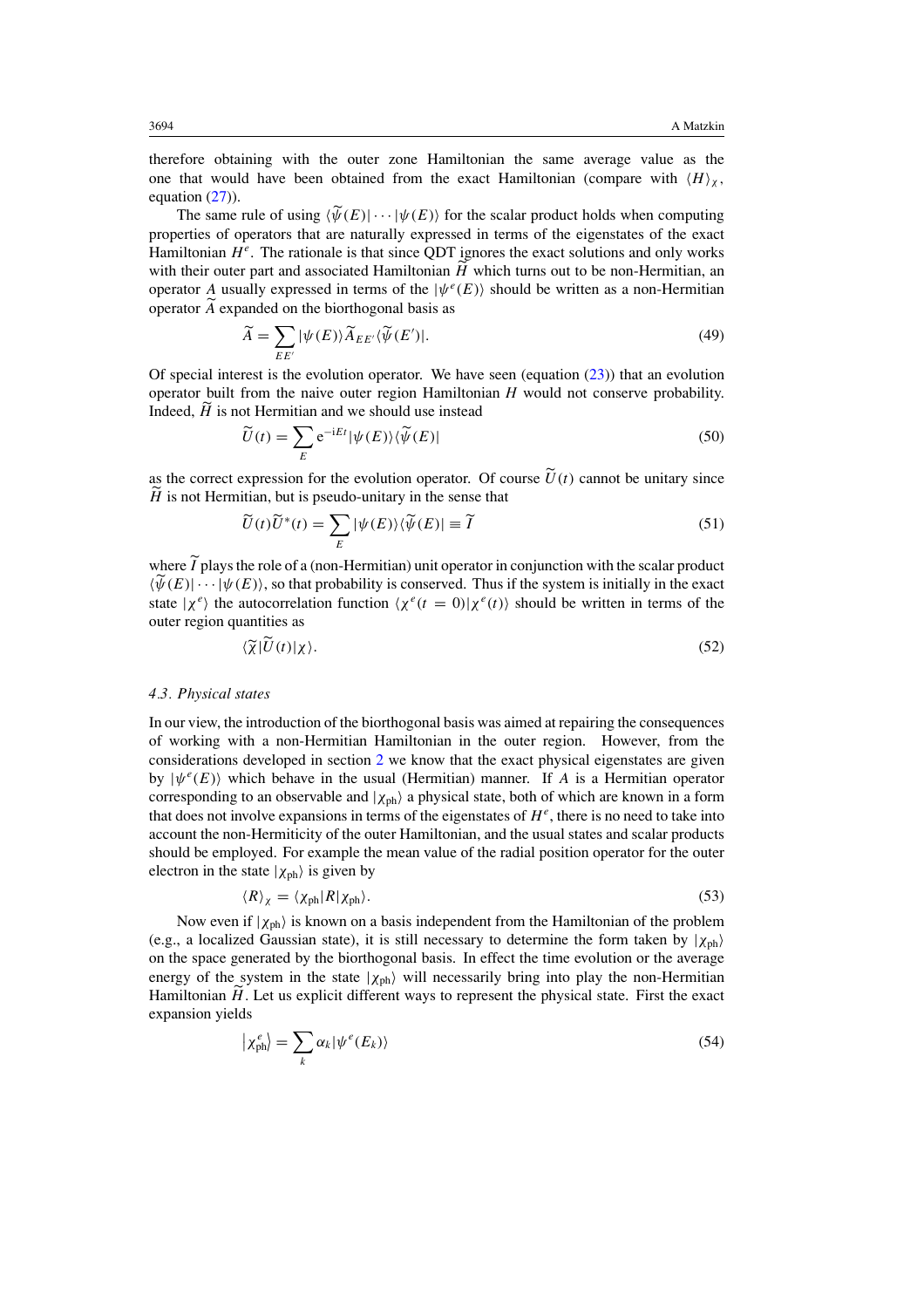<span id="page-8-0"></span>with

$$
\alpha_k = \left\langle \psi^e(E_k) \middle| \chi_{\text{ph}}^e \right\rangle \tag{55}
$$

and

$$
\sum_{k} |\alpha_k|^2 = 1. \tag{56}
$$

In general the exact states  $|\psi^e(E)\rangle$  and hence the exact coefficients  $\alpha_k$  are not known. What is available is the expansion of  $|\chi_{ph}\rangle$  on some orthogonal basis. In principle  $|\chi_{ph}\rangle$  can also be expanded on the outer states  $|\psi(E)\rangle$  as

$$
|\chi_{\rm ph}\rangle = \sum_{k} a_k |\psi(E_k)\rangle \tag{57}
$$

provided one keeps in mind that normalization  $\langle \chi_{ph} | \chi_{ph} \rangle = 1$  implies that

$$
\sum_{k} |a_k|^2 \neq 1 \tag{58}
$$

since the outer states are not orthogonal. This means that the coefficients  $\alpha_k$  and  $a_k$  are necessarily different despite  $|\chi_{ph}^e\rangle$  and  $|\chi_{ph}\rangle$  being essentially the same state. In other words, expansion  $(57)$  must not be confused with

$$
|\chi\rangle = \theta(r - r_0) |\chi_{\rm ph}^e\rangle
$$
 (59)

$$
=\sum_{k}\alpha_{k}|\psi(E_{k})\rangle.
$$
\n(60)

Note that from equation  $(55)$  we have

$$
\langle \widetilde{\psi}(E_k)|\chi\rangle = \langle \psi^e(E_k)|\chi^e_{\text{ph}}\rangle,\tag{61}
$$

ensuring that relative to the biorthogonal basis equation (56) is still satisfied.

Equation (61) is of little help if  $\alpha_k$  are unknown but shows that  $|\chi\rangle$  and  $|\chi_{ph}\rangle$  are conceptually different objects. In equation (57) the outer states play the role of an alternative expansion basis, as  $|\chi_{ph}\rangle$  represents the physical state on the usual Hilbert space.  $|\chi\rangle$  on the other hand is the restriction of the exact state to the outer region; then as seen above (e.g. equations [\(26\)](#page-4-0) and [\(47\)](#page-6-0)) we obtain with  $|\chi\rangle$  the correct results if we use the biorthogonal basis as a mean to define a new scalar product<sup>1</sup>. We obtain the relation between  $|\chi_{ph}\rangle$  and  $|\chi\rangle$  by requiring the results to be independent of the mathematical representation employed, that is for two arbitrary states  $|\chi_1\rangle$  and  $|\chi_2\rangle$  we should have

$$
\langle \chi_{1\text{ ph}} | \chi_{2\text{ ph}} \rangle = \langle \widetilde{\chi}_1 | \chi_2 \rangle. \tag{62}
$$

By equation  $(42)$  this leads to

$$
|\chi\rangle = \mathcal{G}^{1/2}|\chi_{\text{ph}}\rangle\tag{63}
$$

$$
|\widetilde{\chi}\rangle = \mathcal{G}^{-1/2}|\chi_{\text{ph}}\rangle,\tag{64}
$$

where  $\mathcal G$  is the metric introduced above. As a result we see that the exact expansion coefficients *α* can be computed from the relation

$$
\alpha_k = \langle \widetilde{\psi}(E_k) | \mathcal{G}^{1/2} | \chi_{\text{ph}} \rangle \tag{65}
$$

although the exact eigenstates are not known.

<sup>&</sup>lt;sup>1</sup> More precisely  $|\chi\rangle$  and  $|\chi_{ph}\rangle$  belong to different Hilbert spaces each characterized by a different inner product [\[13\]](#page-16-0). Finding the relation between  $|\chi_{ph}\rangle$  and  $|\chi\rangle$  is actually tantamount to setting the mapping between these two Hilbert spaces (see [\[15](#page-16-0), [16](#page-16-0)] and references therein). One must not be deceived by the fact that the same vector  $|\psi(E_k)\rangle$  can belong to different Hilbert spaces.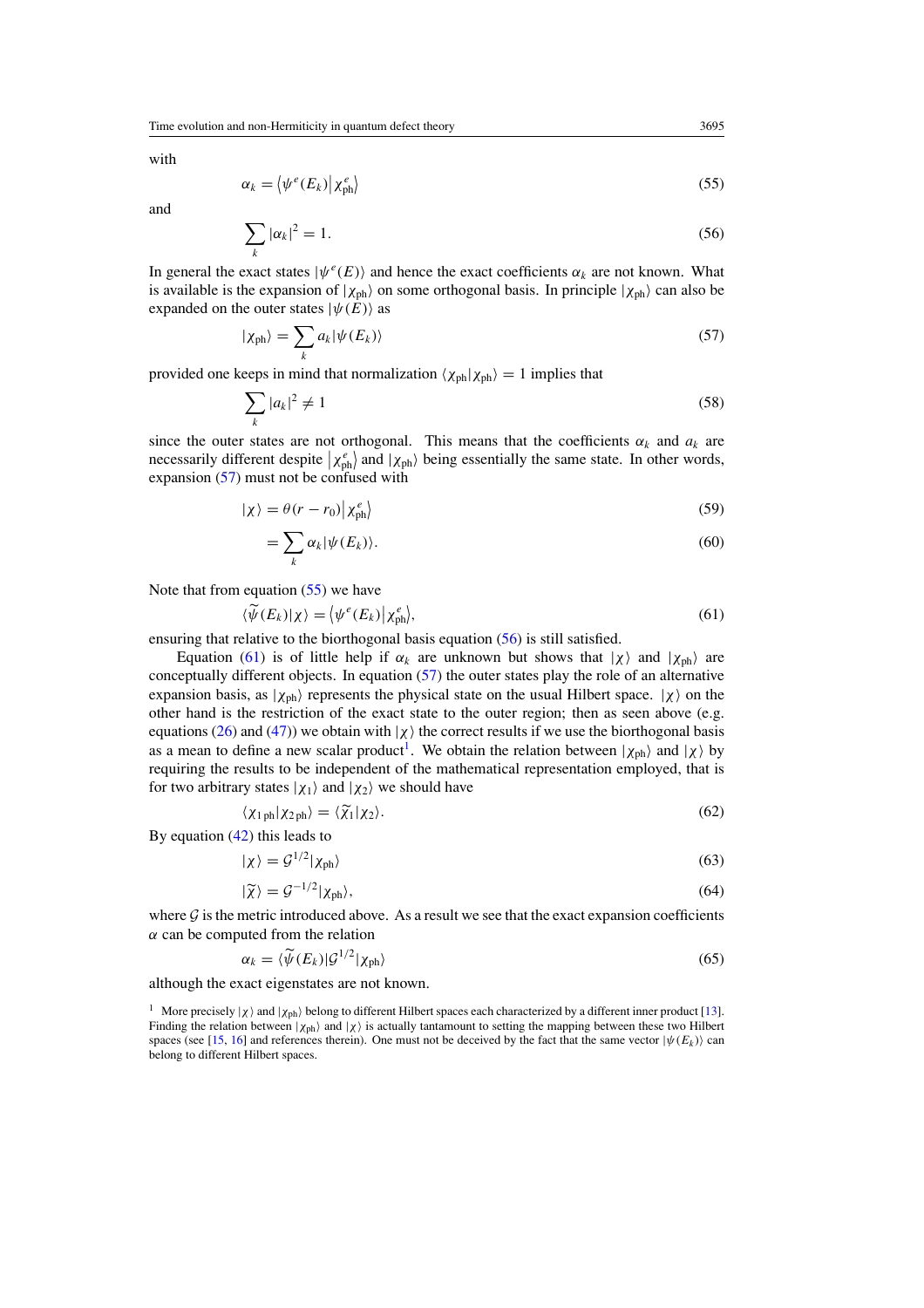<span id="page-9-0"></span>Summarizing, if the physical state of interest is such that the exact coefficients  $\alpha_k$  are known, then one should work right away with non-Hermitian operators in conjunction with the associated scalar product  $\langle \psi(E) | \cdots | \psi(E) \rangle$ . Else equations [\(63\)](#page-8-0) and [\(64\)](#page-8-0) give the necessary connection between the states associated with the non-Hermitian operators and the physical states in the standard Hilbert space, allowing either to express the non-Hermitian operators in the standard basis, or alternatively (and a better option in practice) to obtain the physical states in the basis associated with the non-Hermitian operators; in practice this means determining the coefficients  $\alpha_k$ .

# *4.4. Practical implementation*

The main practical issue concerns the determination of the second basis of the bi-orthonormal set, the  $|\psi(E)\rangle$ 's, which are formally defined through equation [\(41\)](#page-6-0). Formally the metric  $\mathcal G$  is a matrix of infinite rank with an unknown inverse. In practice a finite number of outer-region eigenstates  $|\psi(E)\rangle$  are computed by the standard methods of quantum defect theory. We then write equation  $(42)$  as

$$
|\psi(E)\rangle = \sum_{E'} \Gamma_{E'E} |\widetilde{\psi}(E')\rangle, \tag{66}
$$

where

$$
\Gamma_{E'E} \equiv \langle \psi(E') | \psi(E) \rangle = \langle \psi(E') | \mathcal{G} | \widetilde{\psi}(E) \rangle = \langle \widetilde{\psi}(E') | \mathcal{G} | \psi(E) \rangle \tag{67}
$$

are the elements of  $G$  in the biorthogonal basis. These elements can be directly computed from the ODT eigenstates in the chosen range, forming the matrix  $\Gamma$ . We can also put equation [\(41\)](#page-6-0) in the same form,

$$
|\widetilde{\psi}(E)\rangle = \sum_{E'} \Gamma^{E'E} |\psi(E')\rangle \tag{68}
$$

with

$$
\Gamma^{E'E} \equiv \langle \widetilde{\psi}(E') | \widetilde{\psi}(E) \rangle = \langle \psi(E') | \mathcal{G}^{-1} | \widetilde{\psi}(E) \rangle = \langle \widetilde{\psi}(E') | \mathcal{G}^{-1} | \psi(E) \rangle. \tag{69}
$$

It can be verified explicitly that the  $\Gamma^{E/E}$  are the elements of the inverse matrix  $\Gamma^{-1}$ , i.e.

$$
\sum_{E''} \Gamma_{EE''} \Gamma^{E''E'} = \delta_E^{E'}.
$$
\n(70)

Therefore once the QDT eigenstates  $|\psi(E)\rangle$  have been determined, the second basis elements  $|\psi(E)\rangle$  are obtained from equation (68) by inverting  $\Gamma$ . As a check, orthonormality [\(35\)](#page-5-0) should be verified.

We also point out an approximate but less expensive manner for computing the  $|\psi(E)\rangle$ 's which nevertheless gives acceptable results. The idea is to write  $|\psi(E)\rangle$  as the  $|\psi(E)\rangle$  in equation [\(12\)](#page-3-0) with unknown coefficients  $B_i$ 

$$
\langle r|\widetilde{\psi}(E)\rangle = \sum_{i} \widetilde{B}_{i}(E)|i\rangle F_{i}(\epsilon_{i}, r). \tag{71}
$$

The  $B_i(E)$ 's are then found by enforcing the orthonormality relation [\(35\)](#page-5-0) which takes the form

$$
\langle \widetilde{\psi}(E)|\psi(E')\rangle = \sum_{N} \widetilde{B}_{N}^{*}(E)B_{N}(E')\langle F_{N}(\epsilon_{N})|F_{N}(\epsilon_{N}')\rangle = \delta_{EE'}.
$$
\n(72)

If there are  $n_i$  channels  $|i\rangle$  then the scalar product  $\langle \widetilde{\psi}(E) | \psi(E') \rangle$  is taken for  $n_i$  different functions  $|\psi(E')\rangle$  centred on the energy E. This results in a linear system that is easily solved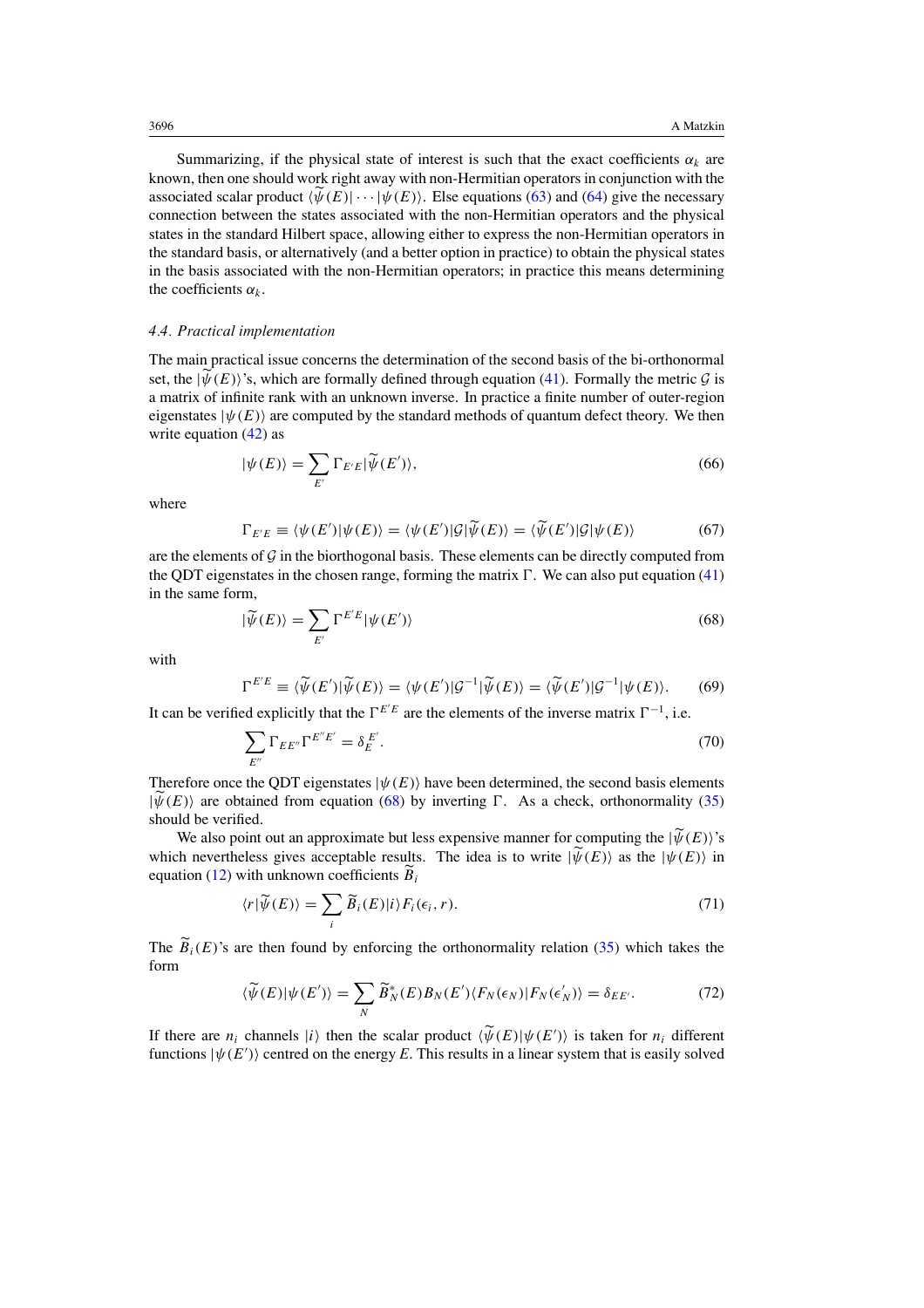<span id="page-10-0"></span>numerically. The quality of the approximation is tested by computing  $\langle \widetilde{\psi}(E) | \psi(E') \rangle$  for some values of  $E'$  lying outside the range that was explicitly employed in the linear system.

Finally, if needed,  $G^{1/2}$  is most easily computed from the diagonalization of  $G$ .

#### **5. Examples**

#### *5.1. Presentation*

We will give two illustrations in which ignoring the fact that quantum defect theory is non-Hermitian produces wrong or even contradictory results. These results arise from model calculations employing a  $5 \times 5 K$  matrix. For definiteness we will take these calculations to correspond to a Rydberg molecule. We assume vibrations and spin can be neglected: there are only rotational channels, and the core states are labelled by the rotational number *N* (i.e. we have  $|N\rangle$  instead of  $|i\rangle$ ), and the core energies  $E^+(N)$  depend on *N*. We have chosen an energy dependence for the quantum defects significantly stronger than what is found in typical atoms or molecules (where a linear or at most quadratic dependence is in order).

The first illustration involves the evolution operator: we will compute the auto-correlation function for a given wave packet that evolves according to the standard or non-Hermitian evolution operators. The second example touches upon the rôle of the density matrix: we will compute the linear entropy associated with the reduced density matrix of the system. The linear entropy quantifies entanglement and we shall see that employing the standard or non-Hermitian formulae for the density matrices can lead to significantly different results.

## *5.2. Wave packets: auto-correlation function*

Let us suppose that initially the system is prepared in the state

$$
|\psi(t=0)\rangle = |F_{\text{ini}}\rangle|N_0\rangle,\tag{73}
$$

where  $|F_{\text{ini}}\rangle$  is the initial radial distribution and  $|N_0\rangle$  a chosen core state. We take  $|F_{\text{ini}}\rangle$  to be radially localized near the outer turning point (this choice is of course arbitrary), given by

$$
F_{\text{ini}}(r) = \sum_{n} \exp(-i T_e(n_0)/2 - [(n - n_0)/2\Delta n]^2) f_L\left(\epsilon_n = \frac{-1}{2n^2}, r\right). \tag{74}
$$

The  $f_L(\epsilon_n, r)$  are hydrogenic radial functions appropriately normalized such that  $\psi(0)$ |  $\psi(0)$  = 1 ( $|\psi(0)\rangle$  is thus a physical state in the sense of section [4.3\)](#page-7-0).

We wish to determine the autocorrelation function defined by

$$
C(t) = |\langle \psi(0) | \psi(t) \rangle|.
$$
\n(75)

If we disregard the issue of non-Hermiticity, we would use the standard quantum mechanical evolution operator

$$
U(t) = \sum_{E} e^{-iEt} |\psi(E)\rangle\langle\psi(E)|,
$$
\n(76)

yielding

$$
C(t) = \left| \sum_{E} e^{-iEt} \left( B_{N_0}(E) \langle F_{N_0}(E) | F_{\text{ini}} \rangle \right)^2 \right|,
$$
\n(77)

where we have used equation [\(12\)](#page-3-0) for the eigenstates with the change in notation  $i \rightarrow N$ . If we take into account the properties of non-Hermiticity, the relevant evolution operator is the pseudo-unitary  $\tilde{U}(t)$  given by equation [\(47\)](#page-6-0). As discussed in section [4.3](#page-7-0)  $\tilde{U}(t)$  does not act on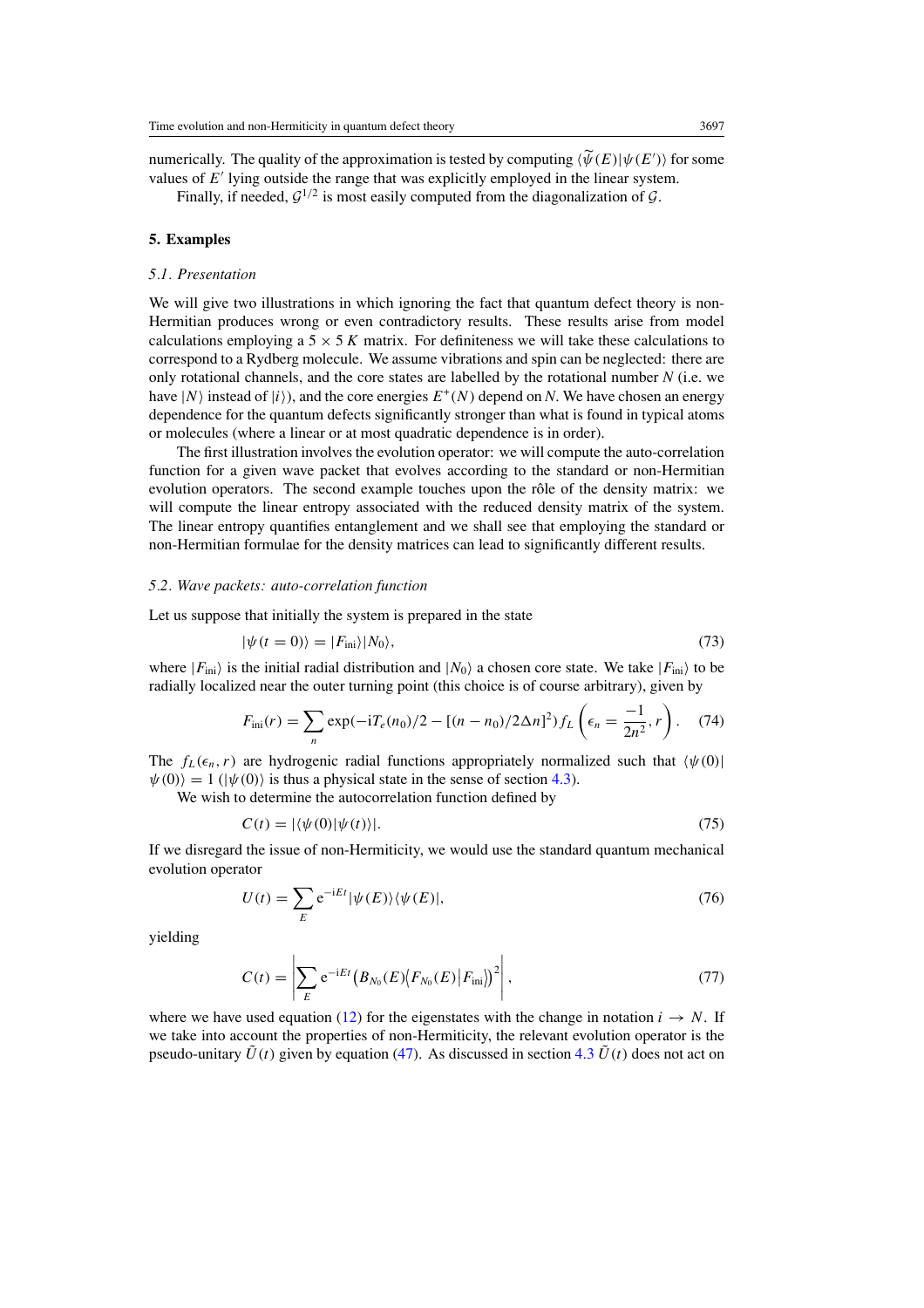

**Figure 1.** The autocorrelation function is given as a function of time (in units of *T*, the period of the mean energy Kepler orbit of the wave packet). Dashed (blue):  $C(t)$ , obtained by employing the propagator  $U(t)$ . Grey (red) solid line: renormalized  $C(t)$ . Black curve:  $\widetilde{C}(t)$ , obtained from the non-Hermitian propagator  $\tilde{U}(t)$ . The initial state is given by equations [\(73\)](#page-10-0), [\(74\)](#page-10-0) with  $n_0 = 45$  and  $\Delta n = 1/3$ .



Figure 2. Same as figure 1 for longer times.

 $|\psi(0)\rangle$  but on  $\mathcal{G}^{1/2}|\psi(0)\rangle$ , where  $\mathcal G$  is the metric operator. The autocorrelation function that we now denote  $\tilde{C}(t)$  takes the form

$$
\widetilde{C}(t) = |\langle \psi(0)|\mathcal{G}^{-1/2}\widetilde{U}(t)\mathcal{G}^{1/2}|\psi(0)\rangle|.
$$
\n(78)

Alternatively, the autocorrelation function can be written in non-Hermitian language as

$$
\widetilde{C}(t) = |\langle \widetilde{\psi}(0)|\widetilde{U}(t)|\Psi(0)\rangle|,\tag{79}
$$

where we have defined  $|\Psi(0)\rangle = \mathcal{G}^{1/2}|\psi(0)\rangle$  and  $\langle \widetilde{\psi}(0)| = \langle \psi(0)|\mathcal{G}^{-1/2}$  (see equations [\(63\)](#page-8-0) and [\(64\)](#page-8-0)—beware of the change in notation!)

Here the metric was determined as explained in section [4.4](#page-9-0) by including about 350 states  $|\psi(E)\rangle$ , resulting in a matrix  $\Gamma$  of size 350  $\times$  350. The coefficients *B(E)* which are necessary in order to compute the evolution operator  $\tilde{U}(t)$  were obtained by inverting  $\Gamma$ . Note that  $\tilde{C}(t)$ is expected to be different from  $C(t)$  if the non-diagonal elements of  $\Gamma$  are not negligible.

Figure 1 shows the autocorrelation functions  $C(t)$  (dashed) and  $\tilde{C}(t)$  (black solid) for short times. In particular note that  $C(t = 0) \approx 0.85$  is well below the value of 1 expected from normalization, although  $|\psi(0)\rangle$  is normalized to 1: this is due to the fact  $U(t = 0)$  as given by equation [\(76\)](#page-10-0) is not the proper unit operator and spoils orthonormality. This is why we have also plotted the renormalized curve  $C(t)/C(t=0)$ , which nevertheless does not match  $\tilde{C}(t)$ better than  $C(t)$ . Note that the profiles of the curves are different: this is particularly clear in figure 2 where the same autocorrelation functions are plotted at longer times. We recall in this respect that autocorrelation functions are quantities that can be experimentally observed.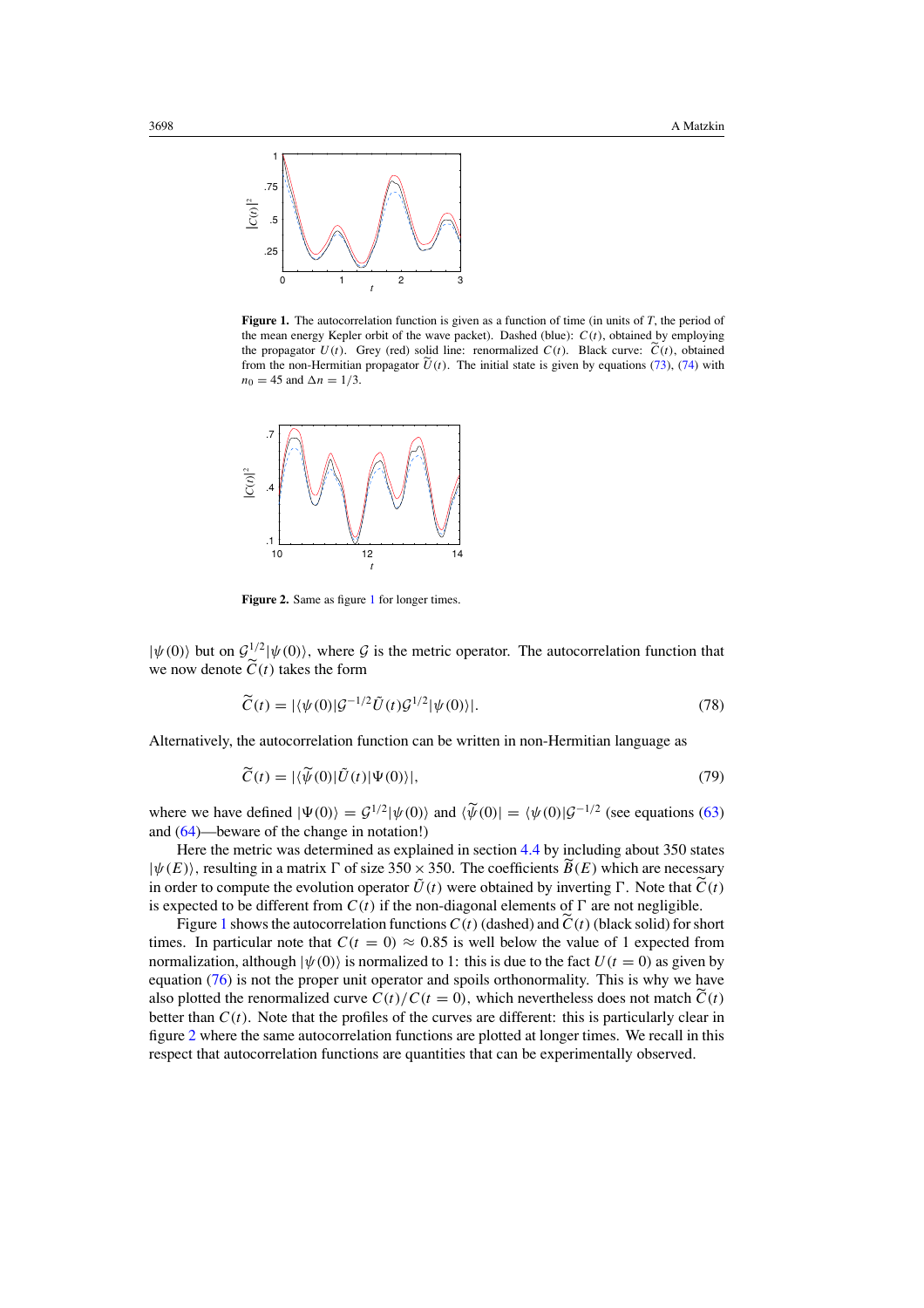#### <span id="page-12-0"></span>*5.3. Entanglement production: linear entropy*

As is obvious from equation [\(12\)](#page-3-0), a molecular eigenstate consists of a superposition of entangled core-outer electron states (here the term 'core' actually includes the orbital degrees of freedom of the electron). This is even more the case of a wave packet, formed by the superposition of several eigenstates. To quantify the degree of bipartite entanglement, it is a standard practice to compute the linear entropy *S*<sup>2</sup> associated with the reduced density matrix of the system. *S*<sup>2</sup> is zero for product (non-entangled) states and reaches a maximal value  $S_2^{\text{max}} = (p-1)/p$  for maximally entangled states (*p* is the maximum number of independent product states available to the system; see [\[18\]](#page-16-0) for a general overview, [\[19](#page-16-0)] for the discussion of entanglement in Rydberg molecules).

We will assume we initially have a product state, e.g. the one given by equations [\(73\)](#page-10-0), [\(74\)](#page-10-0). Let  $|\psi(t)\rangle$  be the wavefunction at time *t* and

$$
\rho(t) = |\psi(t)\rangle\langle\psi(t)|\tag{80}
$$

the density matrix of the system. The reduced density matrix  $\rho_e(t)$  is obtained by averaging over the core degrees of freedom

$$
\rho_e(t) = \text{Tr}_N \rho(t) = \sum_N \langle N|\rho(t)|N\rangle.
$$
\n(81)

Recall that normalization and the conservation of probability imply that

$$
\operatorname{Tr}\rho(t) = \operatorname{Tr}_e \rho_e(t) = 1. \tag{82}
$$

The linear entropy is then defined as

$$
S_2(t) = 1 - \text{Tr}_e \rho_e^2(t),
$$
\n(83)

where

$$
\text{Tr}_e \rho_e^2(t) = \int \langle r | \rho_e^2 | r \rangle r^2 \, \text{d}r. \tag{84}
$$

These formulae are valid in standard quantum mechanics. If we attempt to apply them naïvely here as if the QDT basis were orthonormal, we get the following results. We first expand the eigenstates as

$$
|\psi(0)\rangle = \sum_{k} c(E_k) |\psi(E_k)\rangle
$$
\n(85)

with  $c(E_k) = \langle \psi(E_k) | \psi(0) \rangle$  (which is already an incorrect manipulation). We then apply the evolution operator  $U(t)$  and trace over  $|N\rangle$  to find

$$
\rho_e(t) = \sum_{EE'} e^{-i(E-E')t} c^*(E')c(E) \sum_N B_N^*(E')B_N(E) |F_N(\epsilon_N)\rangle \langle F_N(\epsilon'_N)|,
$$
\n(86)

where we have used equation [\(12\)](#page-3-0) for the eigenstates with the change in notation  $i \rightarrow N$ . It is straightforward to take the trace over  $|r\rangle$ ; it may be noted that

$$
\text{Tr}_e \rho_e(t) \neq 1,\tag{87}
$$

meaning that probability is not conserved. This is illustrated in figure [3,](#page-13-0) where this quantity is plotted as a function of time (we take the same states used in the determination of the autocorrelation function above). We see that this non-conservation is not negligible. The linear entropy is then computed from equation (83) and plotted in figure [4.](#page-13-0) As for the autocorrelation function, we have also plotted the renormalized linear entropy defined here by

$$
S_2^{\text{renorm}}(t) = 1 - \frac{\text{Tr}_e \rho_e^2(t)}{[\text{Tr}\,\rho(t)]^2}.
$$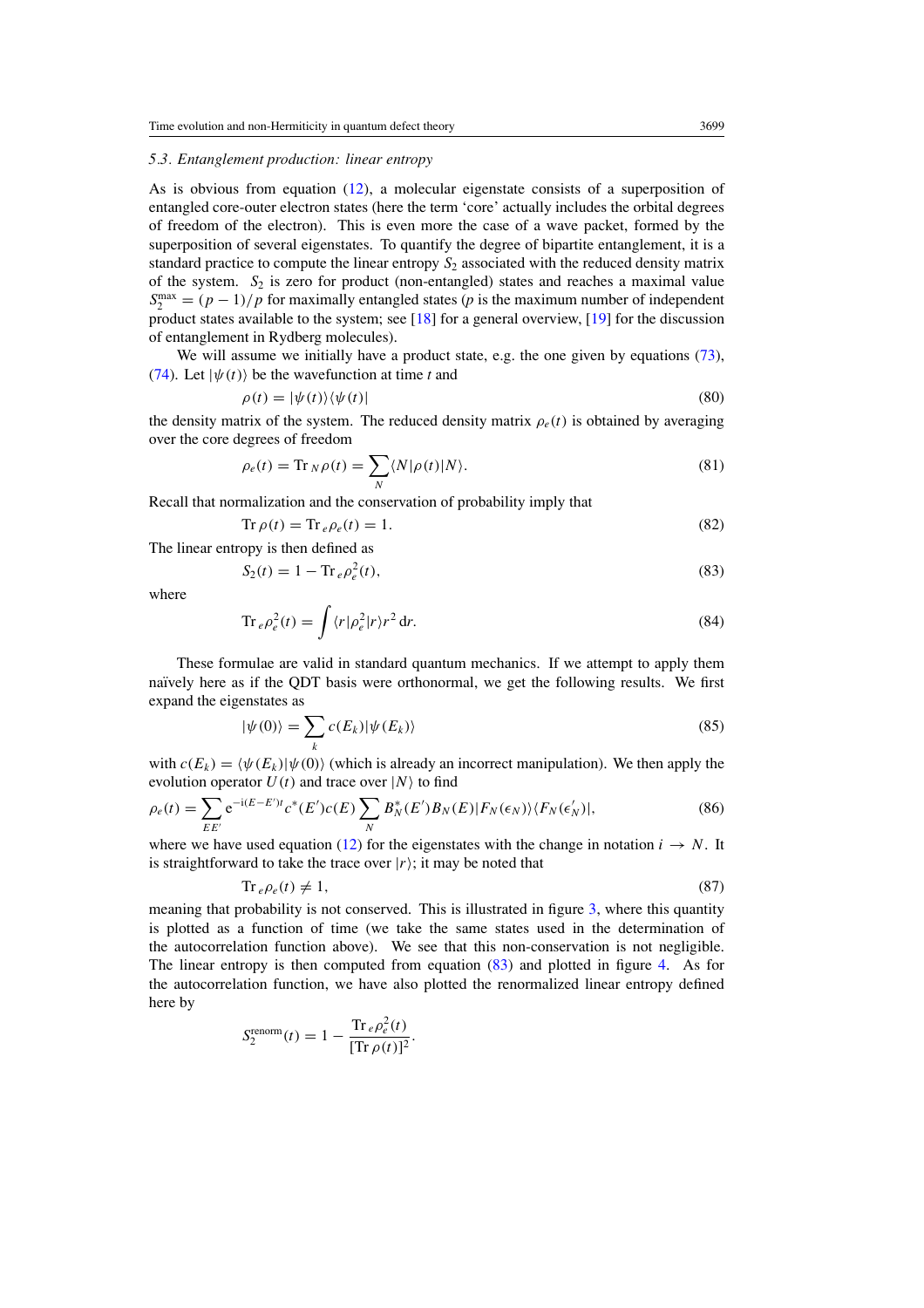<span id="page-13-0"></span>

**Figure 3.** Formally the time conservation of the probability and the normalization follow from Tr  $\rho(t) = 1$ . The curve shows Tr  $\rho(t)$  as computed from equation [\(86\)](#page-12-0), which is neither equal to 1 nor constant in time, contrarily to the non-Hermitian Tr  $\tilde{\rho}(t)$  (see equation (91)). *t* is given in units of *T*.



**Figure 4.** The linear entropy associated with the reduced density matrix *ρe* is plotted as a function of time (in units of the mean Kepler period *T*). Dashed (blue) curve:  $S_2(t)$  obtained by ignoring the non-Hermiticity of the Hamiltonian. Grey (red) solid line:  $S_2^{\text{renorm}}(t)$ , i.e. the renormalized version of  $S_2(t)$ , defined by equation (92). Black curve:  $\widetilde{S}_2(t)$ , obtained from the non-Hermitian density matrix  $\tilde{\rho}(t)$ .

The linear entropy is renormalized at each instant to counter the non-physical non-conservation of probability.

We now determine the same quantities by explicitly caring for non-Hermiticity. The initial state becomes

$$
|\Psi(0)\rangle = \mathcal{G}^{1/2}|\psi(0)\rangle = \sum \alpha(E_k)|\psi(E_k)\rangle
$$
\n(88)

its dual  $\langle \widetilde{\psi}(0) |$  and the density matrix

$$
\widetilde{\rho}(t) = |\Psi(t)\rangle\langle\widetilde{\Psi}(t)|\tag{89}
$$

with the evolution operator  $\tilde{U}(t)$  given by equation [\(47\)](#page-6-0). Tracing over  $|N\rangle$  we find

$$
\widetilde{\rho}_e(t) = \sum_{E E'} e^{-i(E - E')t} \alpha^*(E') \alpha(E) \sum_N \widetilde{B}_N^*(E') B_N(E) |F_N(\epsilon_N)\rangle \langle F_N(\epsilon'_N)|. \tag{90}
$$

Taking the trace over  $|r\rangle$  and using the orthogonality property as given in equation [\(72\)](#page-9-0) leads to

$$
\operatorname{Tr}\,e\widetilde{\rho}_e(t) = \sum_E |\alpha(E)|^2 = 1. \tag{91}
$$

The equality hold strictly by virtue of equation [\(56\)](#page-8-0), which enforces conservation of probability; in practice the precision obtained depends on the precision chosen to compute the eigenvectors and the metric. The linear entropy

$$
\widetilde{S}_2(t) = 1 - \text{Tr}_e \widetilde{\rho}_e^2(t) \tag{92}
$$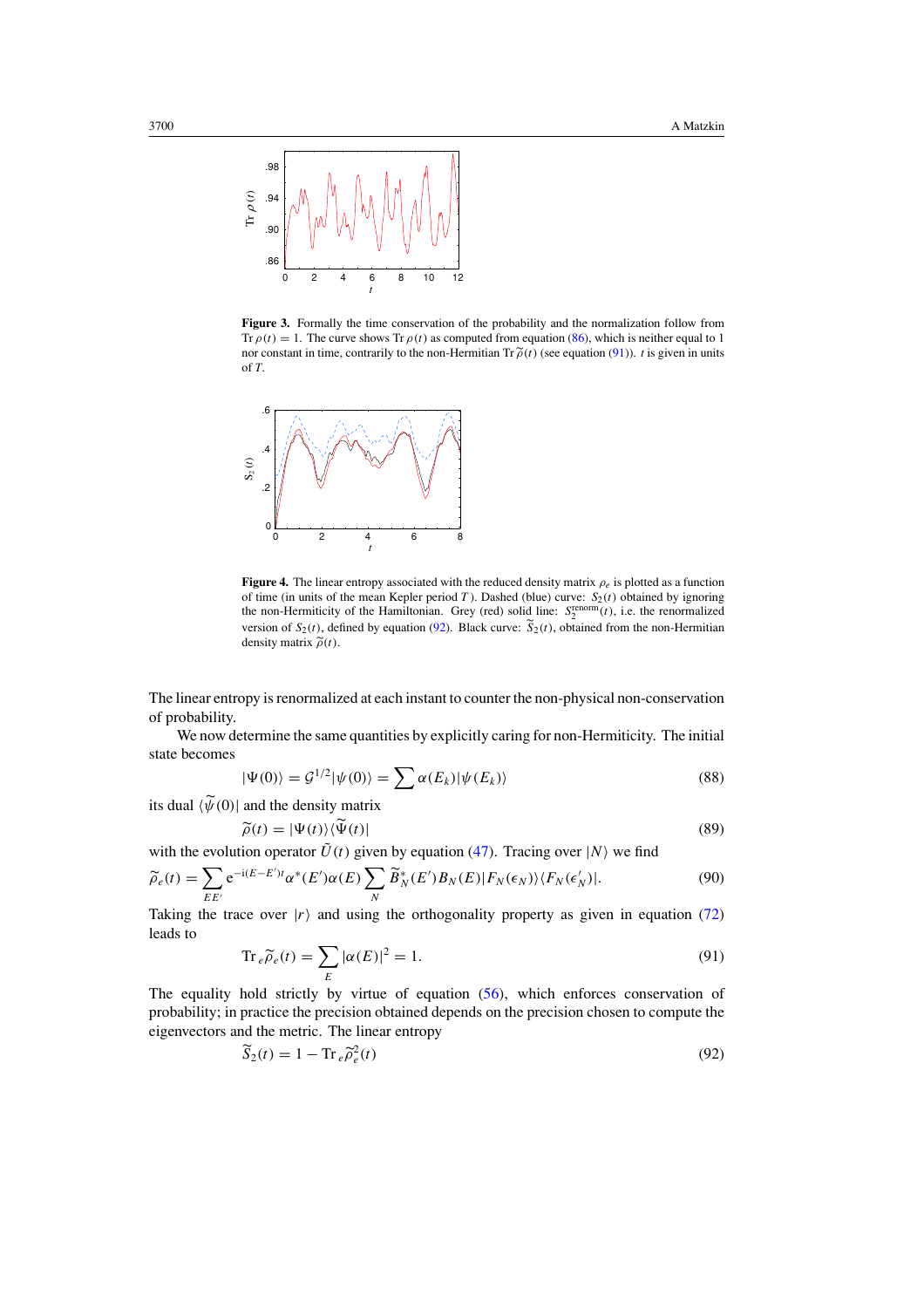<span id="page-14-0"></span>is shown in figure [4](#page-13-0) along with  $S_2$  and  $S_2$ <sup>renorm</sup>.  $\widetilde{S}_2$  and  $S_2$  are significantly different. It may be noted that  $S_2(t=0) \approx 0.25$  instead of 0, which should be the value of the linear entropy for the unentangled initial state. The renormalized curve  $S_2^{\text{renorm}}(t)$  matches better  $\tilde{S}_2(t)$  (whereas for the autocorrelation functions we saw the renormalized curve was a worse approximation).

#### **6. Discussion and conclusion**

We have shown above that QDT is non-Hermitian, seen how this non-Hermiticity can be explicitly accounted for and finally illustrated numerically the errors made when non-Hermiticity issues are ignored when computing the evolution operator. We now wish to assess under which circumstances the errors made by ignoring non-Hermiticity are numerically relevant. Indeed, to our knowledge, non-Hermitian aspects of quantum defect theory were not discussed previously; for instance in numerous investigations of Rydberg wave packets (e.g. [\[20](#page-16-0)]), the standard evolution operator  $U(t)$  was employed. Unsurprisingly we will conclude that in most circumstances non-Hermitian features can rightly be neglected.

There is no doubt that formally quantum defect theory is non-Hermitian. As stressed in this work non-hermiticity does not entail that the eigenfunctions and eigenenergies obtained by QDT are incorrect but that the expansions of states and operators involving the eigenfunctions should be done in principle by using a biorthogonal basis. By doing so, one repairs the consequences of dealing with a non-Hermitian Hamiltonian in the outer region. This is readily apparent in the simplest example we have given dealing with the computation of the average value of the Hamiltonian (see section [4.2\)](#page-6-0). However in practice there are several other issues that may play a more important role, so that the corrections brought by the use of the biorthogonal basis may turn out to be insignificant.

First, note that the continuum eigenstates do not suffer from non-Hermiticity: they are perfectly orthogonal and form a basis for expanding Hermitian operators. Therefore when emphasis is put in the continuum such as in investigations of autoionizing wave packets, non-Hermiticity can safely be ignored; the resonances' positions depend on the eigenvalues (which are immune to non-Hermitian issues) and their profile depend on quantities such as transition probabilities or pulse characteristics which are computed with errors that are higher than the errors made by ignoring non-Hermiticity. Even for pure bound state excitations, the degree to which the formalism is effectively non-Hermitian transpires in the non-orthogonality of the eigenstates given by equation  $(21)$  (we can actually be more precise and define a non-Hermiticity index, see [\[15\]](#page-16-0)). For energy-independent quantum defects, the orthogonality relation [\(21\)](#page-4-0) may be taken to hold for all practical purposes: the error made in doing so is the same that is made by neglecting the energy dependence of the functions  $f$  and  $g$  for small *r* (see appendix A), typically well below  $10^{-6}$  even for low quantum numbers. When the reaction matrix  $K$  is energy dependent, orthogonality of the eigenfunctions cannot hold as a matter of principle, given that each eigenfunction is a solution of a different effective Hamiltonian. Typically, the energy dependence is small, and in the tests we made, nonorthogonality of two eigenstates seldom goes above  $10^{-2}$  for the highest values (and below 10<sup>−</sup><sup>4</sup> for most scalar products of eigenvectors). For a stronger energy dependence of the quantum defects non-orthogonality can rise well beyond 10%, and it then becomes necessary to account for non-Hermiticity. The examples given in this work fall in this case. Note that the relevant energy dependence is that of the overall *K*-matrix employed when the boundary conditions are taken; in most Rydberg problems the short-range quantum defects have a simple energy dependence, but the *K*-matrix mixes these quantum defects and their simple energy dependences through a frame transformation.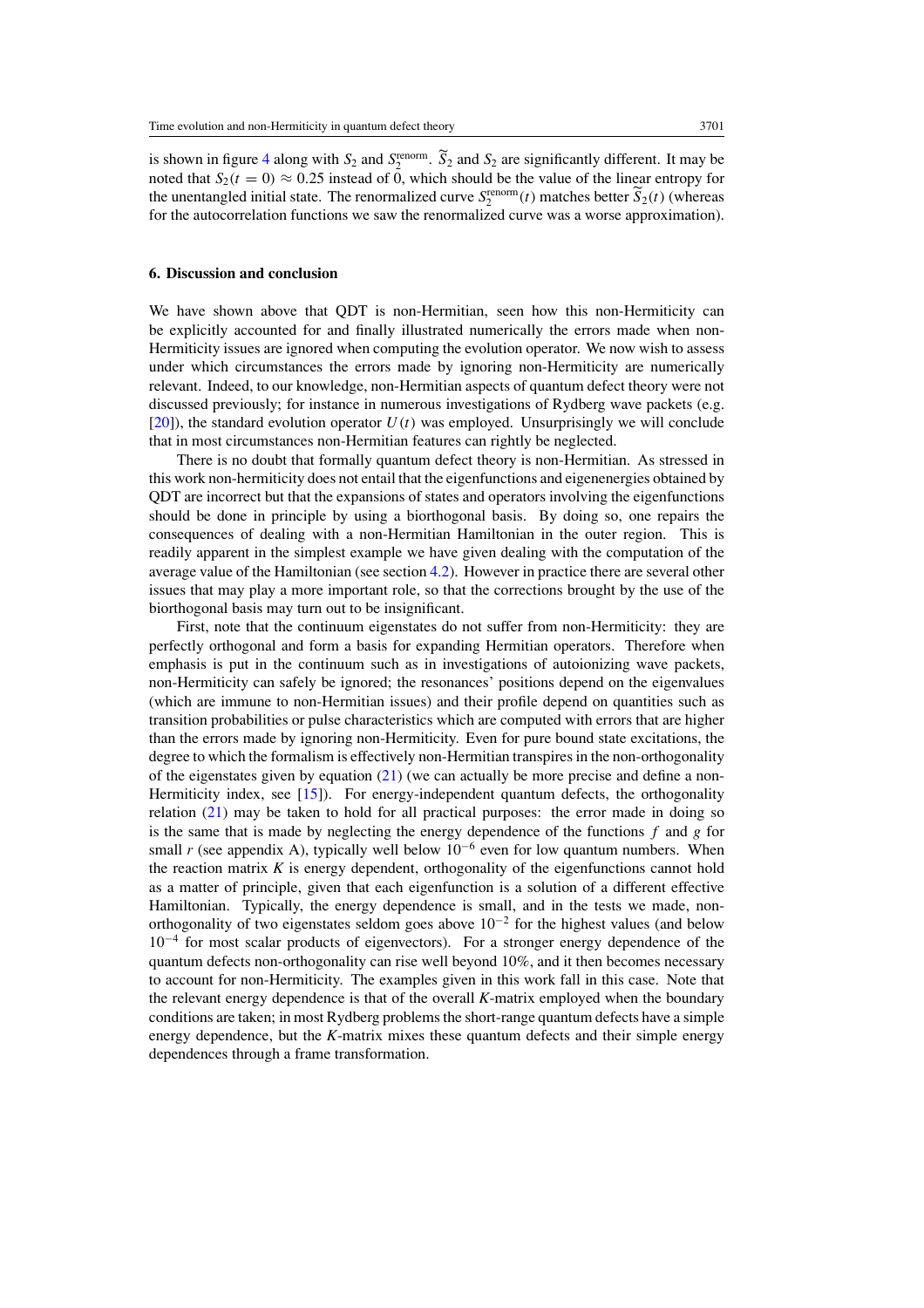<span id="page-15-0"></span>To conclude, it seems likely that in most circumstances ignoring the non-Hermitian nature of the quantum defect theory Hamiltonian will not give manifestly wrong results. Still, it is important to be aware that non-Hermiticity may need to be accounted for, in particular when studying the time evolution of bound wave packets with a strong energy dependence of the scattering process, as illustrated in this work.

#### **Acknowledgments**

It is a pleasure to thank Maurice Lombardi (Grenoble) for lively discussions on the mathematical and physical implications of non-Hermiticity.

## **Appendix A**

We will consider  $\widetilde{H}$ , that is  $H_0$  as given by equation [\(2\)](#page-2-0), on the interval  $[r_0, +\infty]$ . Let us first compute the radial elements

$$
\left\langle F_i(\epsilon_1) \left| \frac{p_r^2}{2} \right| F_i(\epsilon_2) \right\rangle \tag{A.1}
$$

and

$$
\left\langle F_i(\epsilon_2) \left| \frac{p_r^2}{2} \right| F_i(\epsilon_1) \right\rangle \tag{A.2}
$$

on  $[r_0, +\infty]$ . Integrating by parts, we have e.g.

$$
\left\langle F_i(\epsilon_1) \left| \frac{p_r^2}{2} \right| F_i(\epsilon_2) \right\rangle = -\frac{1}{2} F(r, \epsilon_1) \partial_r F(r, \epsilon_2) \Big|_{r=r_0} + \frac{1}{2} \int_{r_0}^{+\infty} \partial_r F(r, \epsilon_1) \partial_r F(r, \epsilon_2) dr \tag{A.3}
$$

and thus

$$
\left\langle F_i(\epsilon_1) \left| \frac{p_r^2}{2} \right| F_i(\epsilon_2) \right\rangle - \left\langle F_i(\epsilon_2) \left| \frac{p_r^2}{2} \right| F_i(\epsilon_1) \right\rangle = \frac{1}{2} W[F_i(\epsilon_2), F_i(\epsilon_1)], \quad (A.4)
$$

where  $W[a, b] = a\partial_r b - b\partial_r a$  is the Wronskian. We now use equation [\(13\)](#page-3-0) and the wellknown fact [\[5\]](#page-16-0) that near the origin the Coulomb functions *f* and *g* do not depend on the energy (since their behaviour is determined by the singularity at  $r = 0$ ). Sticking to the standard choice  $W[f, g] = 2/\pi$  employed in QDT, we find

$$
\left\langle F_i(\epsilon_1) \left| \frac{p_r^2}{2} \right| F_i(\epsilon_2) \right\rangle - \left\langle F_i(\epsilon_2) \left| \frac{p_r^2}{2} \right| F_i(\epsilon_1) \right\rangle = \frac{1}{\pi v_1^{3/2} v_2^{3/2}} \sin[\beta_i(\epsilon_2) - \beta_i(\epsilon_1)]. \tag{A.5}
$$

As an aside, we note that to recover equation  $(22)$ , obtained [\[11\]](#page-16-0) from

$$
\langle F_i(\epsilon_1) | F_i(\epsilon_2') \rangle = \frac{W[F_i(\epsilon_2), F_i(\epsilon_1)]}{\epsilon_2 - \epsilon_1}, \tag{A.6}
$$

a further approximation  $v_1^{3/2} v_2^{3/2} \approx v^3$  should be used, where *ν* lies in between  $v_1$  and  $v_2$  and cancels out of the final expression for  $\langle F_i(\epsilon_1)|F_i(\epsilon_2)\rangle$  by making the same approximation for  $\epsilon_2 - \epsilon_1$ . For sufficiently high quantum numbers this approximation brings an error which is of the same order of magnitude as the one made by neglecting the energy dependence of *f* and *g* near  $r_0$  and is therefore justified. We now use equation  $(A.6)$  to compute

$$
\langle \psi(E_1)|H|\psi(E_2)\rangle - \langle \psi(E_2)|H|\psi(E_1)\rangle.
$$
 (A.7)